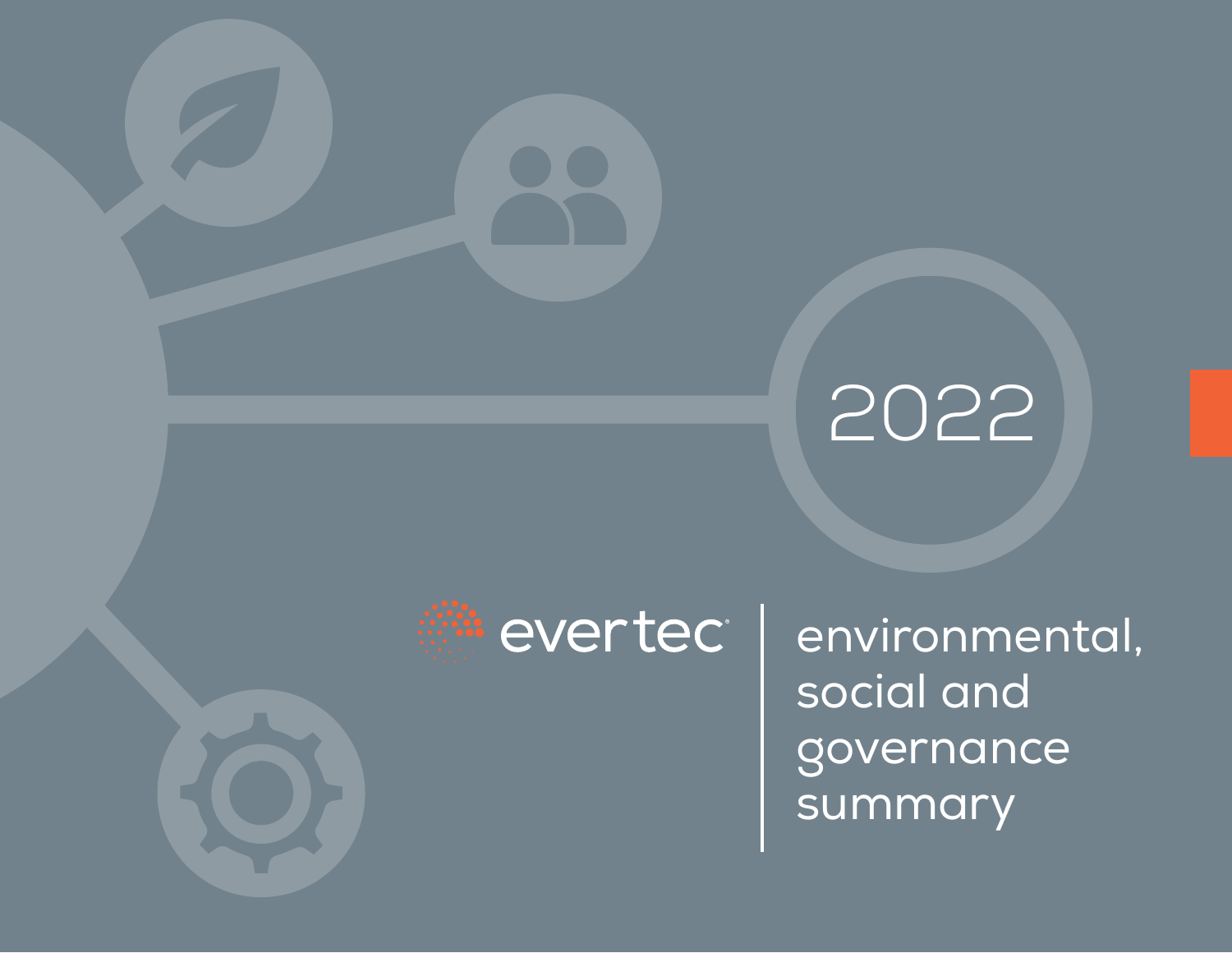



## 2022 environmental, social and governance summary

#### **Environmental, Social and Governance Tear Sheet About Evertec Forward-looking statements**

The following tear sheet contains certain disclosures regarding Evertec's business and operations, as well as applicable (i) Sustainability Accounting Standards Board (SASB) standards for the Technology and Communications sector, and (ii) United Nations Sustainable Development Goals (UN SDGs). We are committed to supporting environmental, social and governance ("ESG") initiatives that are integrated into our strategy and culture and continue to drive our corporate responsibility. We believe these initiatives support our employees, customers, local communities, and other stakeholders. This tear sheet covers the period from January 1, 2020, through September 30, 2021, unless otherwise noted. Additionally, except as otherwise indicated or unless the context otherwise requires, the terms "Evertec," "we," "us," "our Company," and the "Company" refer to EVERTEC, Inc. and its subsidiaries on a consolidated basis.

EVERTEC, Inc. (NYSE: EVTC) ("Evertec" or the "Company") is a leading full-service transaction processing business in Puerto Rico, the Caribbean and Latin America, providing a broad range of merchant acquiring, payment services and business process management services. Evertec owns and operates the ATH® network, one of the leading personal identification number ("PIN") debit networks in Latin America. In addition, the Company manages a system of electronic payment networks and offers a comprehensive suite of services for core banking, cash processing and fulfillment in Puerto Rico, that process approximately three billion transactions annually. The Company also offers technology outsourcing in all the regions it serves. Based in Puerto Rico, the Company operates in 26 Latin American countries and serves a diversified customer base of leading financial institutions, merchants, corporations and government agencies with "mission-critical" technology solutions. For more information, visit **www.evertecinc.com**.

Certain statements in this tear sheet may constitute "forward-looking statements" within the meaning of, and subject to the protection of, the Private Securities Litigation Reform Act of 1995. These forward-looking statements about our expectations for future performance are subject to known and unknown risks and uncertainties. Evertec cautions that these statements are not guarantees of future performance. All forward-looking statements made reflect our current expectations only and we undertake no obligation to update any statements to reflect the events that occur after this tear sheet was published. Please refer to the Company's most recent Annual Report on Form 10-K filed with the U.S. Securities and Exchange Commission ("SEC") for factors that could cause our actual results to differ materially from any forward-looking statements.

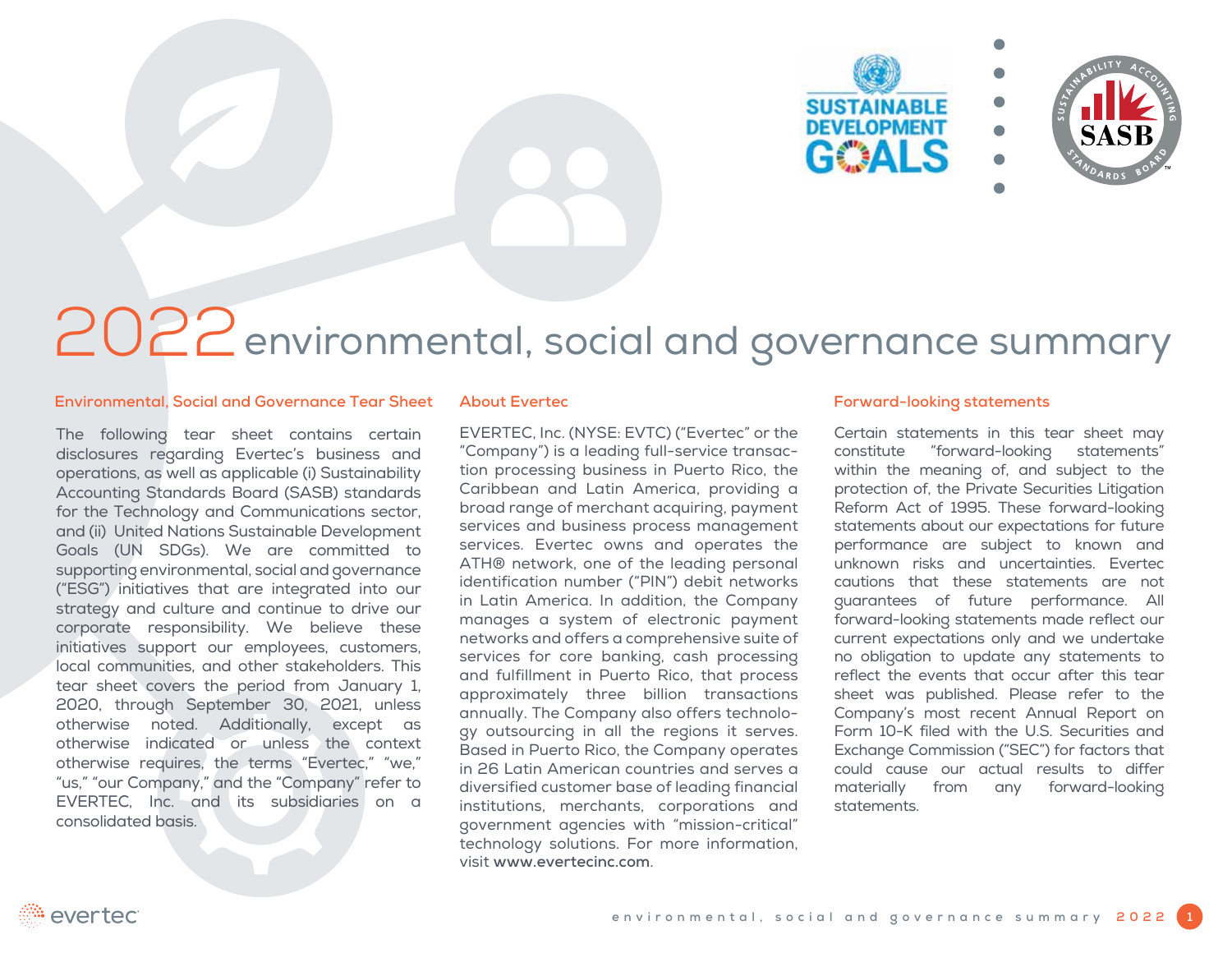#### **III** activity metrics

|               | <b>METRIC</b>                                                                     | UNIT OF<br><b>MEASURE</b> | 2018  | 2019  | 2020  |
|---------------|-----------------------------------------------------------------------------------|---------------------------|-------|-------|-------|
| $\circledast$ | Revenue                                                                           | \$M                       | \$454 | \$487 | \$511 |
|               | <b>Countries Served</b>                                                           | Number                    | 26    | 26    | 26    |
|               | Full-Time Employees                                                               | FTE                       | 2.100 | 2.300 | 2,400 |
|               | <b>Office Locations</b>                                                           | Number                    | 10    | 11    | 11    |
| 12)           | Square Footage (Puerto Rico data center, Corporate Office, Latin America Offices) | Sq. Ft. (000)             | ~100  | ~100  | ~100  |

#### **Z**environment

Evertec is committed to conducting business operations in a way that is compatible and balanced with the needs of the communities we serve, and to promote efforts that help reduce our environmental footprint and use of natural resources. This commitment is supported by our Board of Directors (the "Board") and senior management.

Below please find a link to our environmental commitment statement published on our website: **https://ir.evertecinc.com/en/our-purpose/our-planet**



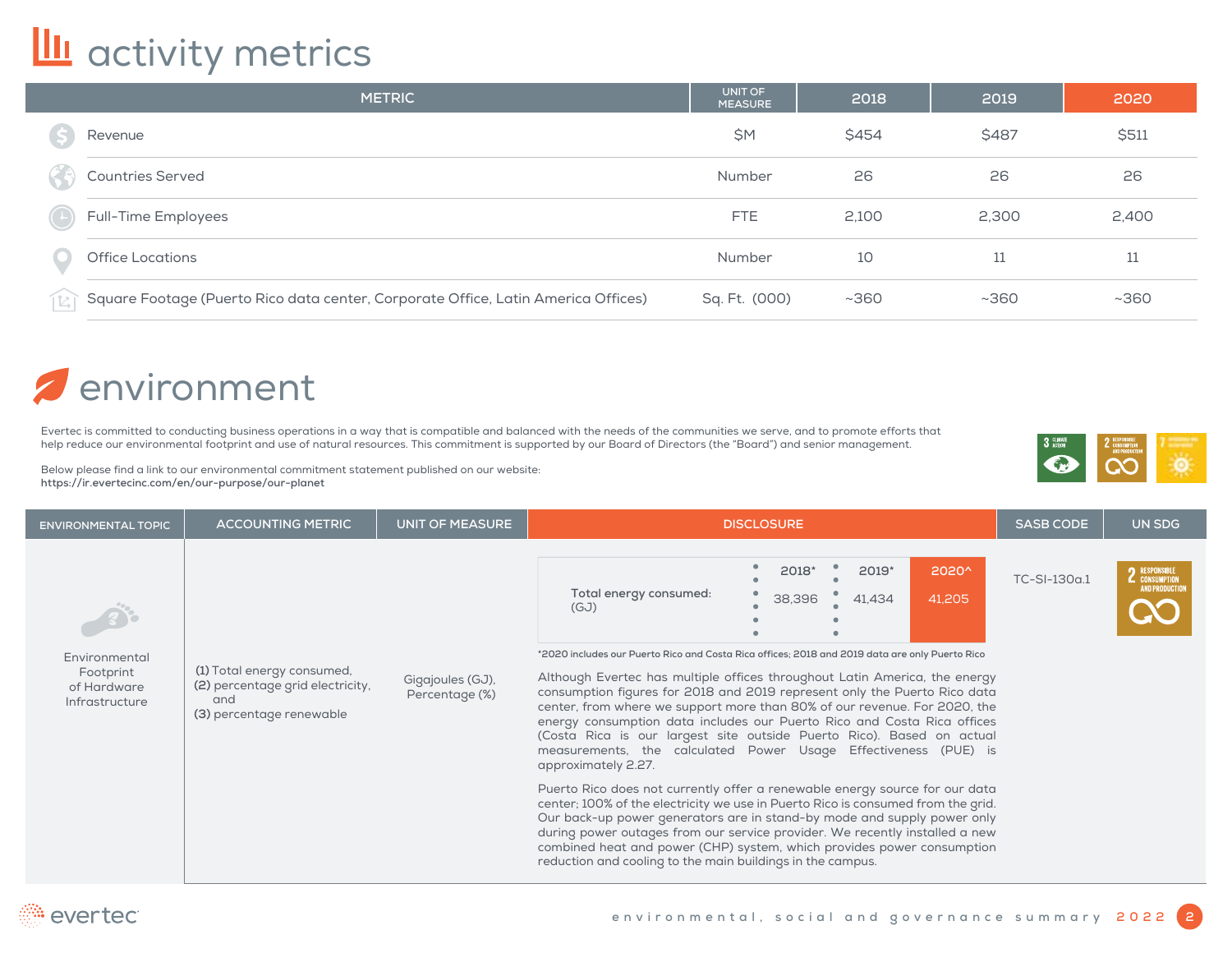#### **P**environment (cont.)

| <b>ENVIRONMENTAL TOPIC</b>                                  | <b>METRIC</b>                                                                                                                                          | <b>UNIT OF MEASURE</b>                              | <b>DISCLOSURE</b>                                                                                                                                                                                                                                                                                                                                                                                                                                                                                                                                                                                                                                                                                                                                                                                                                                                                                                                                                                                                                                                                                                                                                                                                                                                                                                                                                                          | <b>SASB CODE</b> | <b>UN SDG</b>                                         |
|-------------------------------------------------------------|--------------------------------------------------------------------------------------------------------------------------------------------------------|-----------------------------------------------------|--------------------------------------------------------------------------------------------------------------------------------------------------------------------------------------------------------------------------------------------------------------------------------------------------------------------------------------------------------------------------------------------------------------------------------------------------------------------------------------------------------------------------------------------------------------------------------------------------------------------------------------------------------------------------------------------------------------------------------------------------------------------------------------------------------------------------------------------------------------------------------------------------------------------------------------------------------------------------------------------------------------------------------------------------------------------------------------------------------------------------------------------------------------------------------------------------------------------------------------------------------------------------------------------------------------------------------------------------------------------------------------------|------------------|-------------------------------------------------------|
|                                                             | Energy and emissions<br>reduction efforts                                                                                                              | <b>Discussion</b>                                   | Data center efficiency is a priority for Evertec and a focus of our<br>sustainability efforts. We aggressively pursue creative solutions and employ<br>best practices to save energy at our data centers, such as actively<br>monitoring and measuring energy consumption, implementing control<br>schemes to reduce energy, and replacing old inefficient hardware with<br>newer, more efficient models. In addition to switching our light bulbs to LED<br>technology, we have also installed sensors in many of our buildings that<br>automatically turn off the lights in inactive areas and reduce our energy<br>consumption. While cloud computing use has increased, it is still too early to<br>determine whether this has resulted in a reduction to our physical data<br>center's carbon footprint. Nevertheless, we have been modernizing our data<br>centers where newer servers allow us to maximize existing data center<br>space and capacity. We are also promoting the use of new open space<br>workplaces which allow us to maximize our facilities even as we are growing<br>as a company. We also actively promote telecommuter initiatives/remote<br>work as this also reduces our energy/physical footprint. Lastly, we are<br>exploring with our current facility landlord the opportunity to shift to natural<br>gas, which could be significantly more efficient. | TC-SI-130a.1     |                                                       |
| Environmental<br>Footprint<br>of Hardware<br>Infrastructure | (1) Total water withdrawn and<br>(2) Total water consumed,<br>percentage of each in<br>regions with high or<br>extremely high baseline<br>water stress | Thousand cubic<br>meters $(m3)$ ,<br>Percentage (%) | 2018<br>2019<br>2020<br>Total water withdrawn:<br>27,297<br>34,274<br>24,993<br>(m3)<br>$\bullet$<br>Our buildings only have one water meter per building, which only show the<br>water flow from our water supply provider; we do not have any means to<br>verify the water consumed by other ways.                                                                                                                                                                                                                                                                                                                                                                                                                                                                                                                                                                                                                                                                                                                                                                                                                                                                                                                                                                                                                                                                                       | TC-SI-130a.2     |                                                       |
|                                                             | Water reduction efforts                                                                                                                                | Thousand cubic<br>meters $(m3)$ ,<br>Percentage (%) | Our main facility landlord in Puerto Rico is working on a rainwater collection<br>and storage project to use this water in the cooling towers. The project is in<br>its design phase and, upon implementation, will significantly reduce water<br>consumption. Upon completion, the expected collection of rainwater will be<br>of approximately 100,000 gallons, resulting in a water reduction of<br>approximately 33% during months with rainfall.                                                                                                                                                                                                                                                                                                                                                                                                                                                                                                                                                                                                                                                                                                                                                                                                                                                                                                                                      | TC-SI-130a.2     | <b>2</b> RESPONSIBLE<br>CONSUMPTION<br>AND PRODUCTION |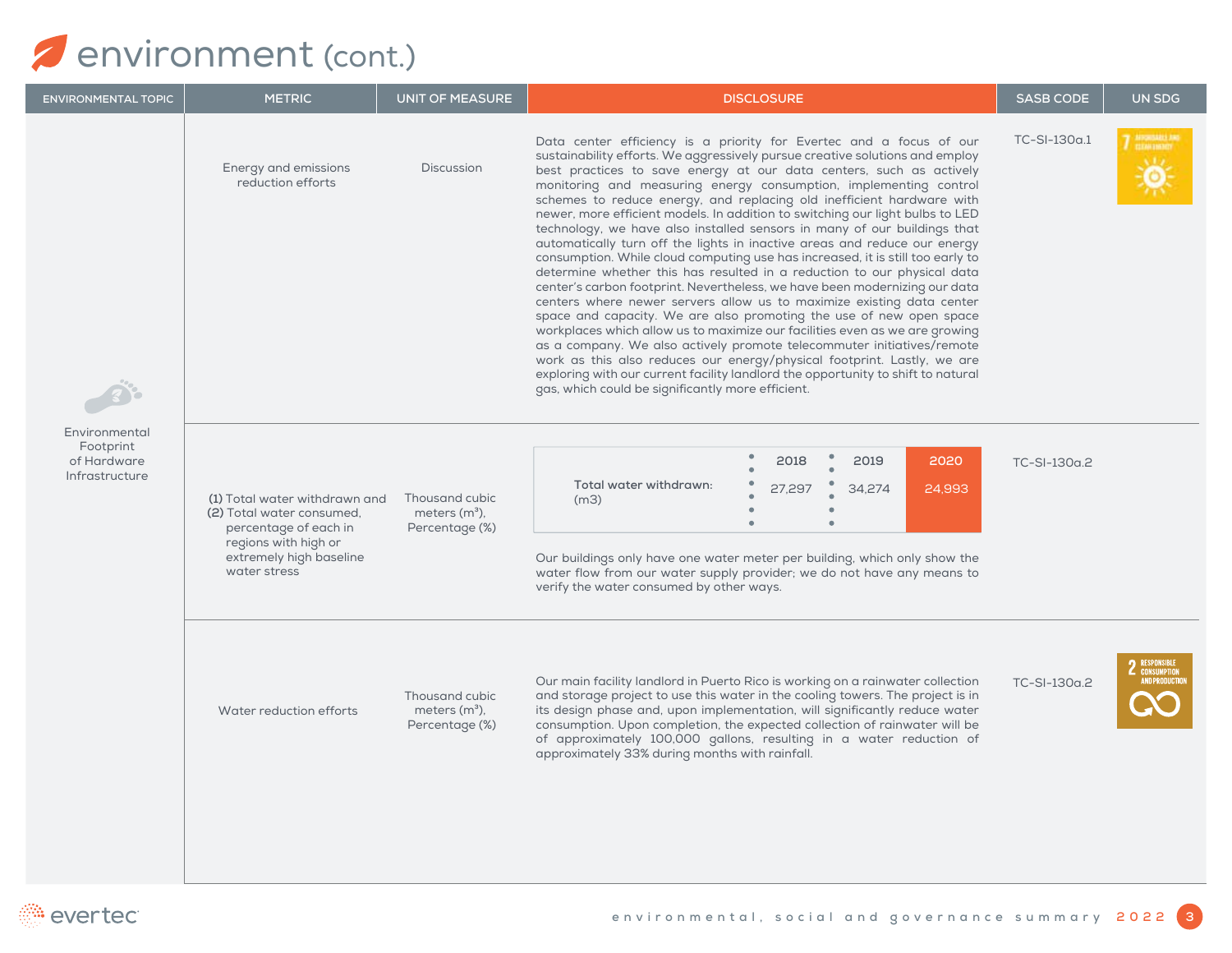#### **P**environment (cont.)

| <b>ENVIRONMENTAL TOPIC</b>                    | <b>METRIC</b>                                                                     | <b>UNIT OF MEASURE</b> | <b>DISCLOSURE</b>                                                                                                                                                                                                                                                                                                                                                                                                                                                                                                                                                                                                                                                                                                                                                                                                                                                                                                                                                                                                                                                                                                                                                                                        |                                                                                  | <b>SASB CODE</b> | <b>UN SDG</b> |
|-----------------------------------------------|-----------------------------------------------------------------------------------|------------------------|----------------------------------------------------------------------------------------------------------------------------------------------------------------------------------------------------------------------------------------------------------------------------------------------------------------------------------------------------------------------------------------------------------------------------------------------------------------------------------------------------------------------------------------------------------------------------------------------------------------------------------------------------------------------------------------------------------------------------------------------------------------------------------------------------------------------------------------------------------------------------------------------------------------------------------------------------------------------------------------------------------------------------------------------------------------------------------------------------------------------------------------------------------------------------------------------------------|----------------------------------------------------------------------------------|------------------|---------------|
| <b>Climate Change Risk</b><br>and Opportunity | Process for identifying and<br>managing climate change<br>risks and opportunities | Discussion             | Evertec is committed to responsible operations and conscientious<br>consumption. As a result, in 2007 we assembled our internal environmental<br>group (Escuadrón Naranja), which actively looks to adopt new technologies to<br>contribute towards our energy reduction and sustainability efforts. Examples<br>of these initiatives include: (i) switching lighting technology to LED in both<br>internal and external areas, (ii) switching to lithium-ion batteries for<br>UPS/backup which makes battery recycling easier and reduces acid risk when<br>compared to our previously used batteries, and (iii) data center initiatives such<br>as data center virtualization which reduces our long-term technology<br>hardware disposal and recycling. Furthermore, our cafeteria vendor in Puerto<br>Rico is required to provide compostable plates and cutlery, instead of<br>non-compostable options, and eliminate the use of straws, among other green<br>initiatives. As our corporate headquarters are located in a leased facility, we<br>maintain communication with our landlord to ensure its on-site environmental<br>practices are aligned to Evertec's long-term sustainability goals. |                                                                                  |                  |               |
|                                               | Generation                                                                        | Metric tons            | Included is a summary of our solid waste recycling efforts during 2019 and<br>2020:<br>Solid Waste (Metric Tons)<br>• Paper, Newspapers and Magazines<br>• Cardboard<br>• Electronics<br>• Plastics and Aluminum                                                                                                                                                                                                                                                                                                                                                                                                                                                                                                                                                                                                                                                                                                                                                                                                                                                                                                                                                                                         | 2020<br>2019<br>184.35<br>209.7<br>27.46<br>25.0<br>15.01<br>16.7<br>2.96<br>6.9 |                  |               |
| Solid Waste                                   | Reduction efforts                                                                 | <b>Discussion</b>      | We continue to recycle oil-based products previously used in our cafeteria<br>and power generators. The recycled oil from our power generators is recycled<br>by our vendors who use it to produce other oils and oil by-products such as<br>grease/mechanical lubricants.                                                                                                                                                                                                                                                                                                                                                                                                                                                                                                                                                                                                                                                                                                                                                                                                                                                                                                                               |                                                                                  |                  |               |

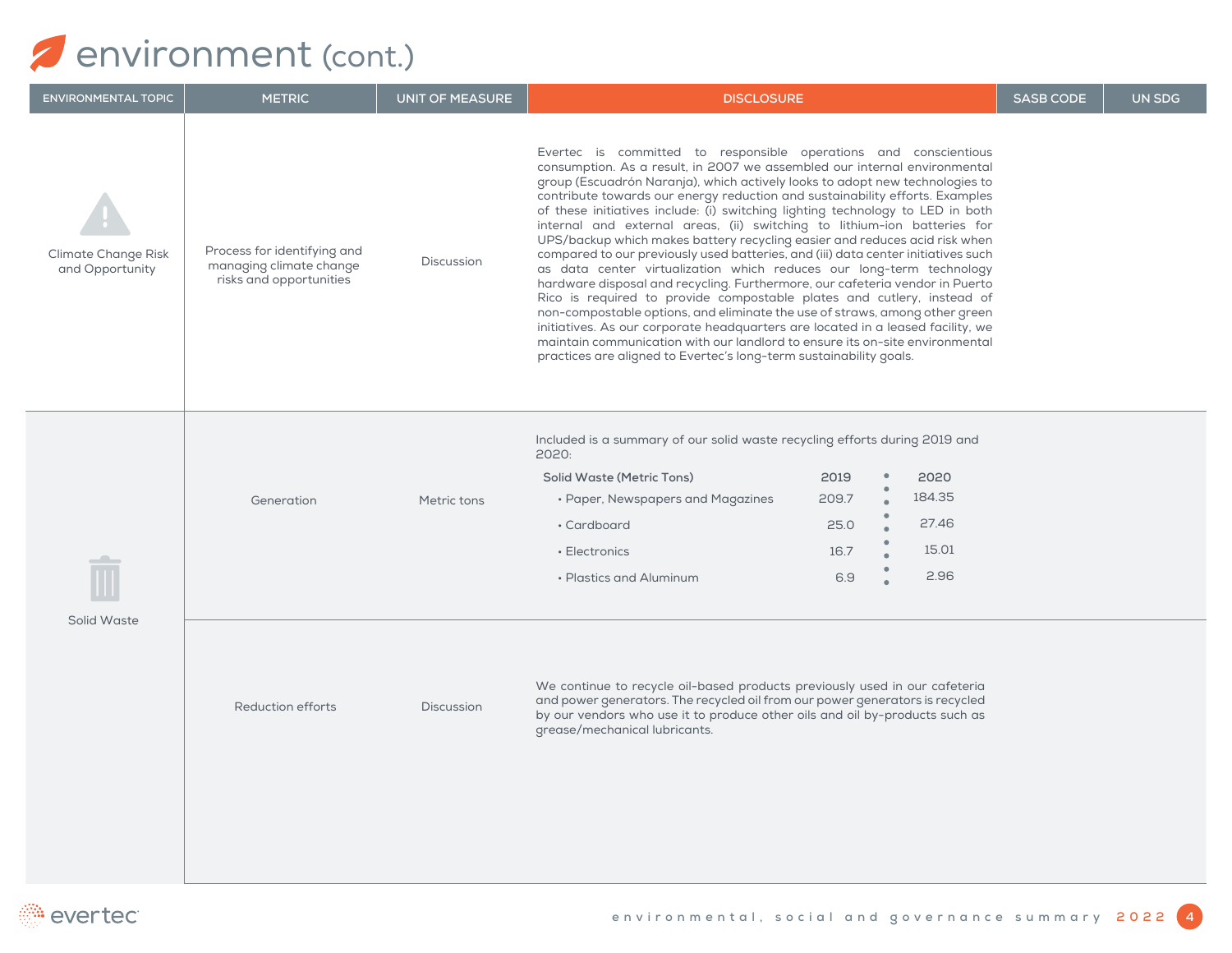



Evertec is a strategic industry partner for the financial industry, public sector, and key clients in the geographies we serve. We are proud of our internal employer brand, Generación Naranja, which empowers our diverse and multi-cultural workforce to innovate and seek continuous development opportunities across Evertec. This unique formula allows our employees to contribute towards the overall success of our clients, communities, and shareholders.

| <b>SOCIAL TOPIC</b>                                                   | <b>METRIC</b>                                                                | <b>UNIT OF MEASURE</b> | <b>DISCLOSURE</b>                                                                                                                                                                                                                                                                                                                                                                                                                                                                                                                                                                                                                                                                                                                                                                                                                                                                                                                                                                                                                                                                                                                                                                                                                                                                                                                                                                                                                                                                                                                                                                                                                                                                                                                                                                                                                                                                                                                                                                                                                                                                                                                                                                                                                                                                                                                                                                                                                                                                                                                                                                                                                                                 | <b>SASB CODE</b> | <b>UN SDG</b> |
|-----------------------------------------------------------------------|------------------------------------------------------------------------------|------------------------|-------------------------------------------------------------------------------------------------------------------------------------------------------------------------------------------------------------------------------------------------------------------------------------------------------------------------------------------------------------------------------------------------------------------------------------------------------------------------------------------------------------------------------------------------------------------------------------------------------------------------------------------------------------------------------------------------------------------------------------------------------------------------------------------------------------------------------------------------------------------------------------------------------------------------------------------------------------------------------------------------------------------------------------------------------------------------------------------------------------------------------------------------------------------------------------------------------------------------------------------------------------------------------------------------------------------------------------------------------------------------------------------------------------------------------------------------------------------------------------------------------------------------------------------------------------------------------------------------------------------------------------------------------------------------------------------------------------------------------------------------------------------------------------------------------------------------------------------------------------------------------------------------------------------------------------------------------------------------------------------------------------------------------------------------------------------------------------------------------------------------------------------------------------------------------------------------------------------------------------------------------------------------------------------------------------------------------------------------------------------------------------------------------------------------------------------------------------------------------------------------------------------------------------------------------------------------------------------------------------------------------------------------------------------|------------------|---------------|
| Recruiting and Managing<br>a Global, Diverse and<br>Skilled Workforce | Description of policies<br>and programs in place for<br>employee development | Discussion             | Our people are our most valued asset. We believe that to have a high<br>performing workforce we need to invest in their development. Evertec is<br>focused on providing our employees with the necessary tools to continue their<br>career development.<br>Evertec is focused on providing our employees the tools needed for their<br>career development. Evertec University, our internal professional<br>development platform, features all the learning opportunities available to our<br>workforce, providing a curriculum composed of both online classroom and<br>external trainings. Within Evertec University, we developed a leadership<br>program that includes a 360-degree assessment, feed forward sessions, a<br>leadership on-boarding program and a leadership academy. We also provide<br>health and safety educational sessions in liaison with external health<br>professionals as part of our health and wellness education programs efforts.<br>To further promote equal opportunities in the workplace, we offer a<br>reimbursement program for employees who wish to obtain a professional<br>certification or participate in professional courses as part of their career<br>development plan at Evertec. To participate in this program, employees are<br>required to provide detailed evidence of the certification or course and remain<br>as an active employee of the company to receive a repayment of up to 100%<br>of the cost of the certification or course.<br>In 2020, Evertec delivered approximately 26,881 total training hours, as<br>follows:<br>· 21,200 hours of regulatory and compliance trainings applicable to all<br>employees<br>. 1,288 hours of subject-specific trainings to target employees and work teams<br>• 443 hours of onboarding trainings for new hires and new leaders<br>• 1,598 hours in our Evertec Leadership Academy<br>• 2,352 hours of external educational activities and industry conferences<br>Training hours decreased from 2019 given the remote environment and limited<br>external courses during the COVID-19 pandemic. Provided, however, that<br>regulatory and compliance training hours increased in 2020 due to additional<br>requirements being added to our regulatory compliance curriculum.<br>The health and safety of our employees is our highest priority. In response to the<br>COVID-19 pandemic, the Company has taken the following measures to ensure<br>its employees good health and well-being:<br>• Transitioned most of its employees to work remotely since mid-March 2020.<br>Management expects that most of our employees will remain working remotely |                  |               |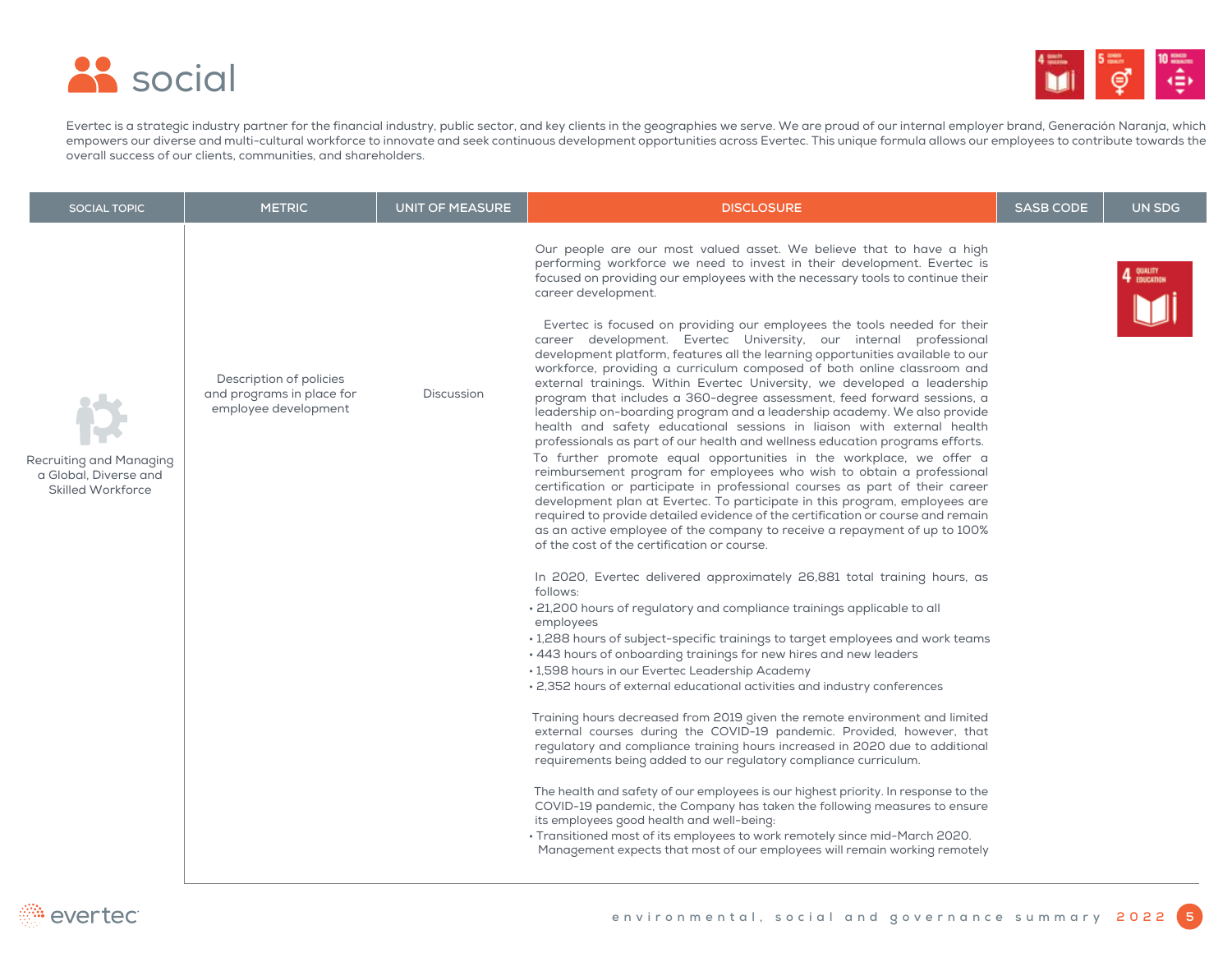| <b>SOCIAL TOPIC</b>                                                          | <b>METRIC</b>                                                                             | <b>UNIT OF MEASURE</b> | <b>DISCLOSURE</b>                                                                                                                                                                                                                                                                                                                                                                                                                                                                                                                                                                                                                                                                                                                                                                                                                                                                                                                                                                                                                                                                                                                                                                                                                                                                                                                                                                                                                                                                                                                                                                                                                                                                                                                                                                                                                                                                                                                                                                                                                                                                                                                                                                                                                                                                                                                                                                                                                                                                                                                                                                                                                                             | <b>SASB CODE</b> | <b>UN SDG</b> |
|------------------------------------------------------------------------------|-------------------------------------------------------------------------------------------|------------------------|---------------------------------------------------------------------------------------------------------------------------------------------------------------------------------------------------------------------------------------------------------------------------------------------------------------------------------------------------------------------------------------------------------------------------------------------------------------------------------------------------------------------------------------------------------------------------------------------------------------------------------------------------------------------------------------------------------------------------------------------------------------------------------------------------------------------------------------------------------------------------------------------------------------------------------------------------------------------------------------------------------------------------------------------------------------------------------------------------------------------------------------------------------------------------------------------------------------------------------------------------------------------------------------------------------------------------------------------------------------------------------------------------------------------------------------------------------------------------------------------------------------------------------------------------------------------------------------------------------------------------------------------------------------------------------------------------------------------------------------------------------------------------------------------------------------------------------------------------------------------------------------------------------------------------------------------------------------------------------------------------------------------------------------------------------------------------------------------------------------------------------------------------------------------------------------------------------------------------------------------------------------------------------------------------------------------------------------------------------------------------------------------------------------------------------------------------------------------------------------------------------------------------------------------------------------------------------------------------------------------------------------------------------------|------------------|---------------|
| Recruiting and Managing<br>a Global, Diverse and<br><b>Skilled Workforce</b> | Description of policies<br>and programs in place for<br>employee development              | <b>Discussion</b>      | until it is deemed safe by management to return to our offices.<br>• For employees and vendor working "on site," implemented safety measures<br>including but not limited to administering daily temperature checks upon<br>entering the work site, providing protective gear, developing safe social<br>distancing workspaces, and increasing overall sanitation at our offices.<br>• Established specialized engagement and feedback initiatives.<br>• Broadened benefit offerings such as incentives for critical employees working<br>"on site" and benefit of office supplies and equipment purchases for employees<br>working remotely.<br>• No employee layoffs, furloughs or reductions in pay related to the COVID-19<br>pandemic during calendar year 2020.<br>• Extended the Company's Employee Assistance Program to our employees in<br>Latin America. Through this program, employees can get immediate help, by<br>phone, in person or virtually, from a variety of professional medical staff focused<br>on mental health. Services under this program include orientation, advice, and<br>psychological therapy. Also, as part of this program, the Company provided a<br>number of webinars related to mental health and employee well-being<br>throughout the year.<br>• Organized and facilitated COVID-19 vaccination clinics for our employees in<br>Puerto Rico and Colombia, which they were able to obtain from medical<br>personnel in the Evertec campuses, free of charge. A total of 300 employees<br>from Puerto Rico and 362 employees from Colombia benefited from the clinic.<br>In addition to the above, we have Evercare Health Clinics located at our<br>corporate headquarters in Puerto Rico and in our Costa Rica office, where our<br>employees have access to general medical services, including a doctor,<br>laboratory services and medical phone consultations. The Company also has in<br>place a Committee for the Management of Domestic Violence Situations in the<br>workplace, composed of members from our People & Culture, Facilities and<br><b>Physical Security Departments.</b><br>Any of our employees requiring reasonable accommodation in the workplace<br>may request such accommodation to our People & Culture Department.<br>Effective September 2021, eligible employees may work remotely five days per<br>month; other eligible employees may continue to work remotely based on their<br>work functions and responsibilities. Eligible employees may also request a<br>reduced work schedule (30 working hours per week), flexible schedule, or a<br>special leave license without pay. |                  |               |
|                                                                              | Percentage of<br>employees that are:<br>(1) foreign nationals and<br>(2) located offshore | Percentage (%)         | As of December 31, 2020, we had approximately 2,500 employees. Out of<br>this workforce, 55% are employees from Puerto Rico and the United States<br>(U.S.) and 45% are foreign nationals working in our offices throughout Latin<br>America (i.e., Dominican Republic, Mexico, Guatemala, Costa Rica, Panama,<br>Colombia, Chile, Uruguay, and Brazil).                                                                                                                                                                                                                                                                                                                                                                                                                                                                                                                                                                                                                                                                                                                                                                                                                                                                                                                                                                                                                                                                                                                                                                                                                                                                                                                                                                                                                                                                                                                                                                                                                                                                                                                                                                                                                                                                                                                                                                                                                                                                                                                                                                                                                                                                                                      | TC-SI-330a.1     |               |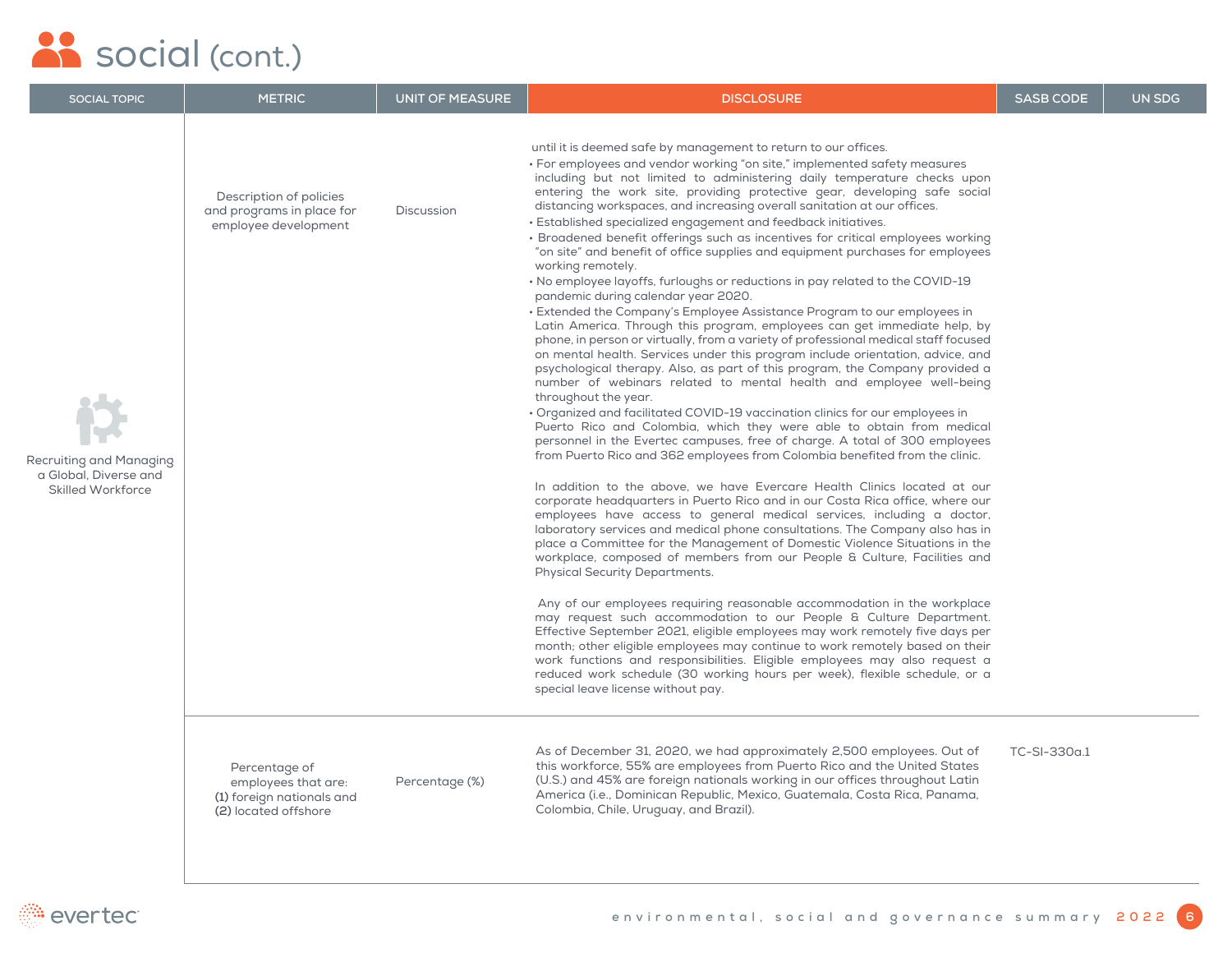| <b>SOCIAL TOPIC</b>                                                   | <b>METRIC</b>                                                                                                                                    | <b>UNIT OF MEASURE</b> | <b>DISCLOSURE</b>                                                                                                                                                                                                                                                                                                                                                                                                                                                                                                                                                                                                                                                                                                                                                                                                                                                                                                                                                                                                                                                                                                                                                                                                                                                                                                                      | <b>SASB CODE</b> | <b>UN SDG</b> |
|-----------------------------------------------------------------------|--------------------------------------------------------------------------------------------------------------------------------------------------|------------------------|----------------------------------------------------------------------------------------------------------------------------------------------------------------------------------------------------------------------------------------------------------------------------------------------------------------------------------------------------------------------------------------------------------------------------------------------------------------------------------------------------------------------------------------------------------------------------------------------------------------------------------------------------------------------------------------------------------------------------------------------------------------------------------------------------------------------------------------------------------------------------------------------------------------------------------------------------------------------------------------------------------------------------------------------------------------------------------------------------------------------------------------------------------------------------------------------------------------------------------------------------------------------------------------------------------------------------------------|------------------|---------------|
| Recruiting and Managing<br>a Global, Diverse and<br>Skilled Workforce | Employee engagement<br>discussion                                                                                                                | Discussion             | Evertec considers employee engagement a key component of its<br>high-performance culture. Throughout the year, we engage with our<br>employees in a variety of ways (e.g., through content on Evertec's intranet,<br>bi-weekly regional bulletins, digital in-office signage, virtual team meetings<br>for all-staff, quarterly regional meetings, and local and corporate<br>townhalls). An internal employee engagement survey is conducted at least<br>once every two years. In 2020, we conducted our most recent<br>comprehensive employee engagement survey; 85% of our employees<br>responded to the survey-the highest participation rate in Company history.<br>As part of the survey, employees provided feedback on a variety of topics.<br>The results of the survey helped Evertec leaders gain insight into the most<br>important drivers related to the work environment of our employees. Areas<br>with the highest employee satisfaction were our business and organizational<br>development, collaboration, and work environment. In response to this<br>employee feedback, management, together with employees, defines action<br>plans to address concerns or potential areas of improvement. Completion of<br>action plans are monitored by the People & Culture Department and<br>reported to senior management. | TC-SI_330a.2     |               |
|                                                                       | Percentage of gender<br>and racial/ethnic group<br>representation for:<br>(1) management,<br>(2) technical staff, and<br>(3) all other employees | Percentage (%)         | Evertec promotes diversity and inclusion as part of our formula for<br>innovation and a high performing work force. We foster an inclusive<br>workforce to encourage diversity of thought. Evertec has been named to the<br>Bloomberg Gender Equality Index, which distinguishes companies<br>committed to transparency in gender reporting and advancing women's<br>equality, for three consecutive years.<br>Our gender breakdown:<br>• Leadership: 41% female/59% male<br>• Evertec population: 37% female/63% male<br>Ethnic group representation:<br>• 99% of our work force is Hispanic<br>• 99% of our managers are Hispanic                                                                                                                                                                                                                                                                                                                                                                                                                                                                                                                                                                                                                                                                                                    | TC-SI-330a.3     | 5 GENDER      |
|                                                                       | <b>Equal Employment</b><br>Opportunity Policy                                                                                                    | Discussion             | Evertec pursues a diverse talent pool and is an Equal Opportunity Employer that<br>aims to hire the best-qualified candidates for available positions. We promote<br>based on merit. Evertec does not discriminate based on race, gender, sexual<br>orientation, veteran status, disability and/or ethnic origin.<br>Our non-discrimination policies are enforced throughout the Company and cover<br>all aspects of employment, including hiring process, transfers, promotions,<br>demotions, training and development, compensation, eligibility for benefits and<br>dismissals, among others.                                                                                                                                                                                                                                                                                                                                                                                                                                                                                                                                                                                                                                                                                                                                      |                  | 10 MODUCES    |

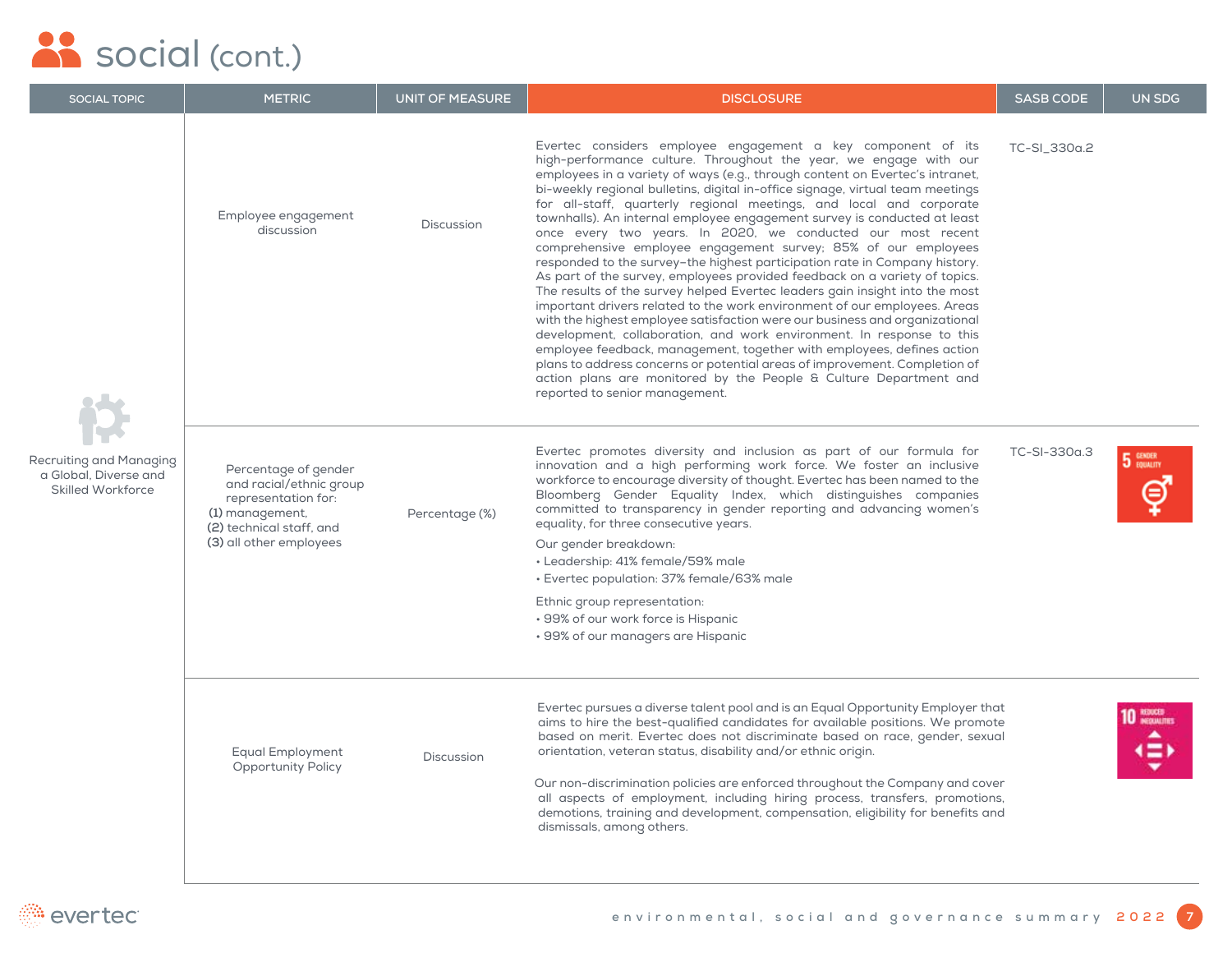| <b>SOCIAL TOPIC</b>                                                          | <b>METRIC</b>                                        | <b>UNIT OF MEASURE</b> | <b>DISCLOSURE</b>                                                                                                                                                                                                                                                                                                                                                                                                                                                                                                                                                                                                                                                                                                                                          | <b>SASB CODE</b> | <b>UN SDG</b> |
|------------------------------------------------------------------------------|------------------------------------------------------|------------------------|------------------------------------------------------------------------------------------------------------------------------------------------------------------------------------------------------------------------------------------------------------------------------------------------------------------------------------------------------------------------------------------------------------------------------------------------------------------------------------------------------------------------------------------------------------------------------------------------------------------------------------------------------------------------------------------------------------------------------------------------------------|------------------|---------------|
|                                                                              | <b>Equal Employment</b><br><b>Opportunity Policy</b> | <b>Discussion</b>      | It is the responsibility of all Evertec managers and leaders to make decisions in<br>accordance with our declaration of Equal Opportunity Employment. Evertec<br>will not discriminate for reasons of gender between employees who perform<br>comparable work that have equal functions, requires equal skill, effort and<br>responsibilities under similar work conditions; provided, however, that<br>differences may arise due to: (i) a bona fide system that rewards seniority or<br>merit in employment, (ii) a compensation system based on the quantity or<br>quality of production, sales or profits, (iii) education, training or experience, or<br>(iv) any other reasonable factor that is not the gender of the person.                       |                  |               |
|                                                                              |                                                      |                        | We compensate our exempt employees based on each employee's experience,<br>skills and job performance, and award bonuses based on the employee's<br>achievement of specific annual goals set at the beginning of each year in<br>relation to his or her position. Such goals are aligned to the job position<br>performance standards. Further, employees are provided with a thorough<br>evaluation and feedback session from their direct supervisors, and the overall<br>process is overseen by our People & Culture Department to ensure that<br>employees are not being discriminated in their annual evaluations because of<br>race, gender, sexual orientation, veteran status, disability, ethnic origin, or any<br>other factor protected by law. |                  |               |
| Recruiting and Managing<br>a Global, Diverse and<br><b>Skilled Workforce</b> |                                                      |                        | For further information, refer to our "Work Environment" in our Code of Ethics<br>at http://ir.evertecinc.com/govdocs.                                                                                                                                                                                                                                                                                                                                                                                                                                                                                                                                                                                                                                     |                  |               |
|                                                                              | D&I training and<br>recruitment initiatives          | <b>Discussion</b>      | Our diversity recruitment initiatives are tracked through the completion of an<br>Annual Affirmative Action Plan. In addition, we periodically conduct gender<br>gap pay analysis for our employee population in Puerto Rico. During 2020 and<br>2021, we implemented a remote recruitment and on-boarding strategy to<br>ensure the safety of our new hires and the existing employee population. The<br>effects of the COVID-19 pandemic did not deter our talent acquisition strategy<br>to attract and retain the best candidates to serve our clients across the regions<br>and accomplish our business objectives.<br>For the past 3 years, and despite the COVID-19 pandemic and its ongoing                                                        |                  |               |
|                                                                              |                                                      |                        | effects in the economy, we have not implemented large-scaled redundancies<br>or significant job cuts in Puerto Rico nor in any of our subsidiaries in Latin<br>America.                                                                                                                                                                                                                                                                                                                                                                                                                                                                                                                                                                                    |                  |               |
|                                                                              |                                                      |                        | To further ensure that our recruitment process treats all applicants fairly<br>(without regard to race, color, religion, gender, gender identity, sexual<br>orientation, age, national origin, political affiliation or beliefs, social status,<br>marital status, disability, genetic information, eligible veteran's condition, or as<br>a victim of domestic violence, or any other classification protected by law) our<br>job postings are drafted focusing on the nature, necessary characteristics and<br>specific requirements for the job; and posted in various platforms to reach a<br>diverse pool of candidates and give more people the opportunity to apply in                                                                              |                  |               |
|                                                                              |                                                      |                        |                                                                                                                                                                                                                                                                                                                                                                                                                                                                                                                                                                                                                                                                                                                                                            |                  |               |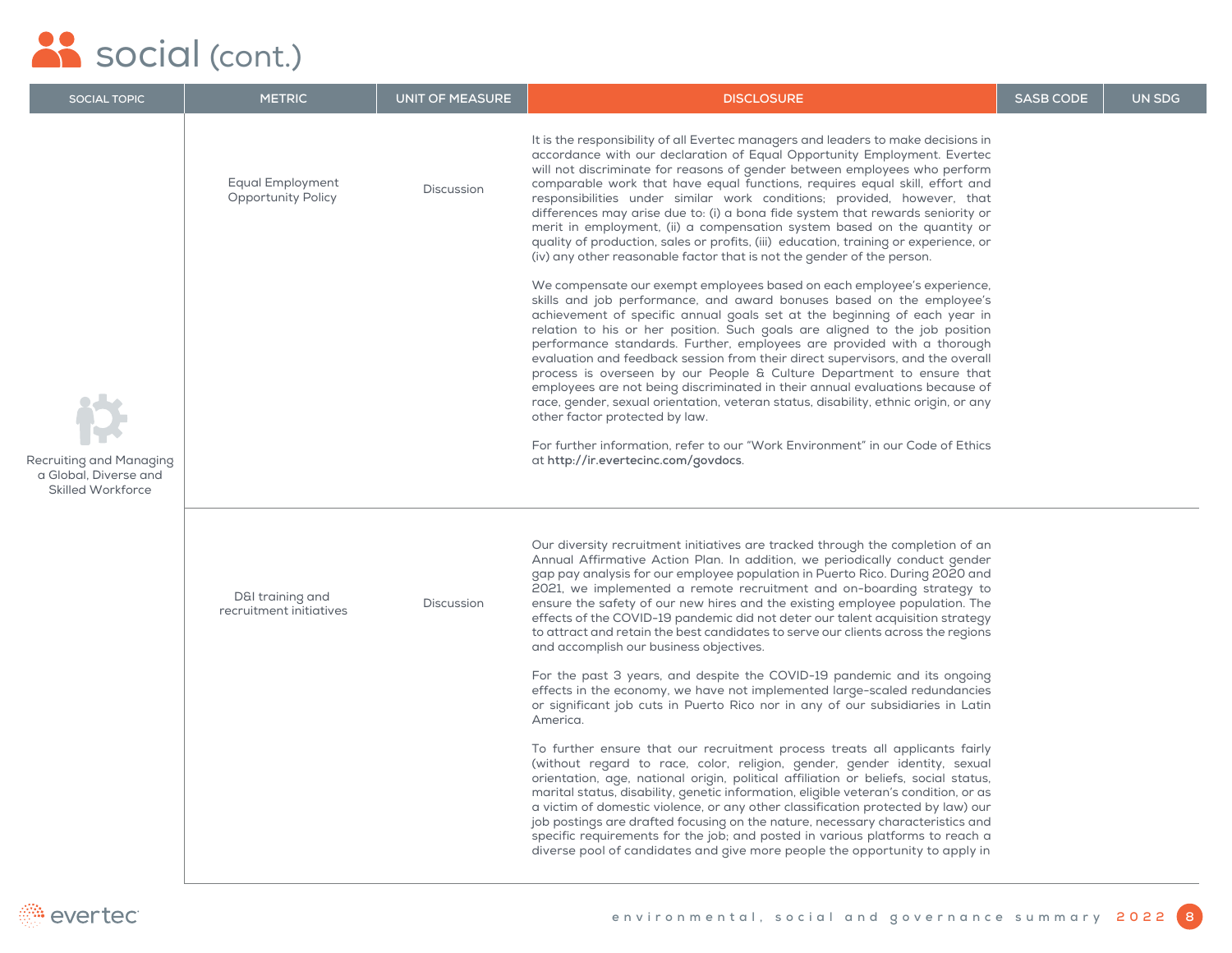| <b>SOCIAL TOPIC</b>                                                   | <b>METRIC</b>                               | UNIT OF MEASURE | <b>DISCLOSURE</b>                                                                                                                                                                                                                                                                                                                                                                                                                                                                                                                                                                                                                                                                                                                                                             | <b>SASB CODE</b> | UN SDG |
|-----------------------------------------------------------------------|---------------------------------------------|-----------------|-------------------------------------------------------------------------------------------------------------------------------------------------------------------------------------------------------------------------------------------------------------------------------------------------------------------------------------------------------------------------------------------------------------------------------------------------------------------------------------------------------------------------------------------------------------------------------------------------------------------------------------------------------------------------------------------------------------------------------------------------------------------------------|------------------|--------|
|                                                                       | D&I training and<br>recruitment initiatives | Discussion      | different ways (e.g., through the Company's website at www.evertecinc.com,<br>LinkedIn, Indeed, private recruitment consultants, and the Company's internal<br>career site). For job interviews, employees from our People & Culture<br>Department, and other management leaders, as necessary, prepare a list of<br>essential questions specifically designed to assess the key criteria and<br>requirements of the job opening, and all applicants are asked the same<br>essential questions. The overall process is overseen by our People & Culture<br>leaders to ensure that applicants are not being discriminated during the<br>selection process because of race, gender, sexual orientation, veteran status,<br>ethnic origin, or any other factor protected by law. |                  |        |
|                                                                       |                                             |                 |                                                                                                                                                                                                                                                                                                                                                                                                                                                                                                                                                                                                                                                                                                                                                                               |                  |        |
|                                                                       |                                             |                 |                                                                                                                                                                                                                                                                                                                                                                                                                                                                                                                                                                                                                                                                                                                                                                               |                  |        |
| Recruiting and Managing<br>a Global, Diverse and<br>Skilled Workforce |                                             |                 |                                                                                                                                                                                                                                                                                                                                                                                                                                                                                                                                                                                                                                                                                                                                                                               |                  |        |
|                                                                       |                                             |                 |                                                                                                                                                                                                                                                                                                                                                                                                                                                                                                                                                                                                                                                                                                                                                                               |                  |        |
|                                                                       |                                             |                 |                                                                                                                                                                                                                                                                                                                                                                                                                                                                                                                                                                                                                                                                                                                                                                               |                  |        |
|                                                                       |                                             |                 |                                                                                                                                                                                                                                                                                                                                                                                                                                                                                                                                                                                                                                                                                                                                                                               |                  |        |
|                                                                       |                                             |                 |                                                                                                                                                                                                                                                                                                                                                                                                                                                                                                                                                                                                                                                                                                                                                                               |                  |        |
|                                                                       |                                             |                 |                                                                                                                                                                                                                                                                                                                                                                                                                                                                                                                                                                                                                                                                                                                                                                               |                  |        |
|                                                                       |                                             |                 |                                                                                                                                                                                                                                                                                                                                                                                                                                                                                                                                                                                                                                                                                                                                                                               |                  |        |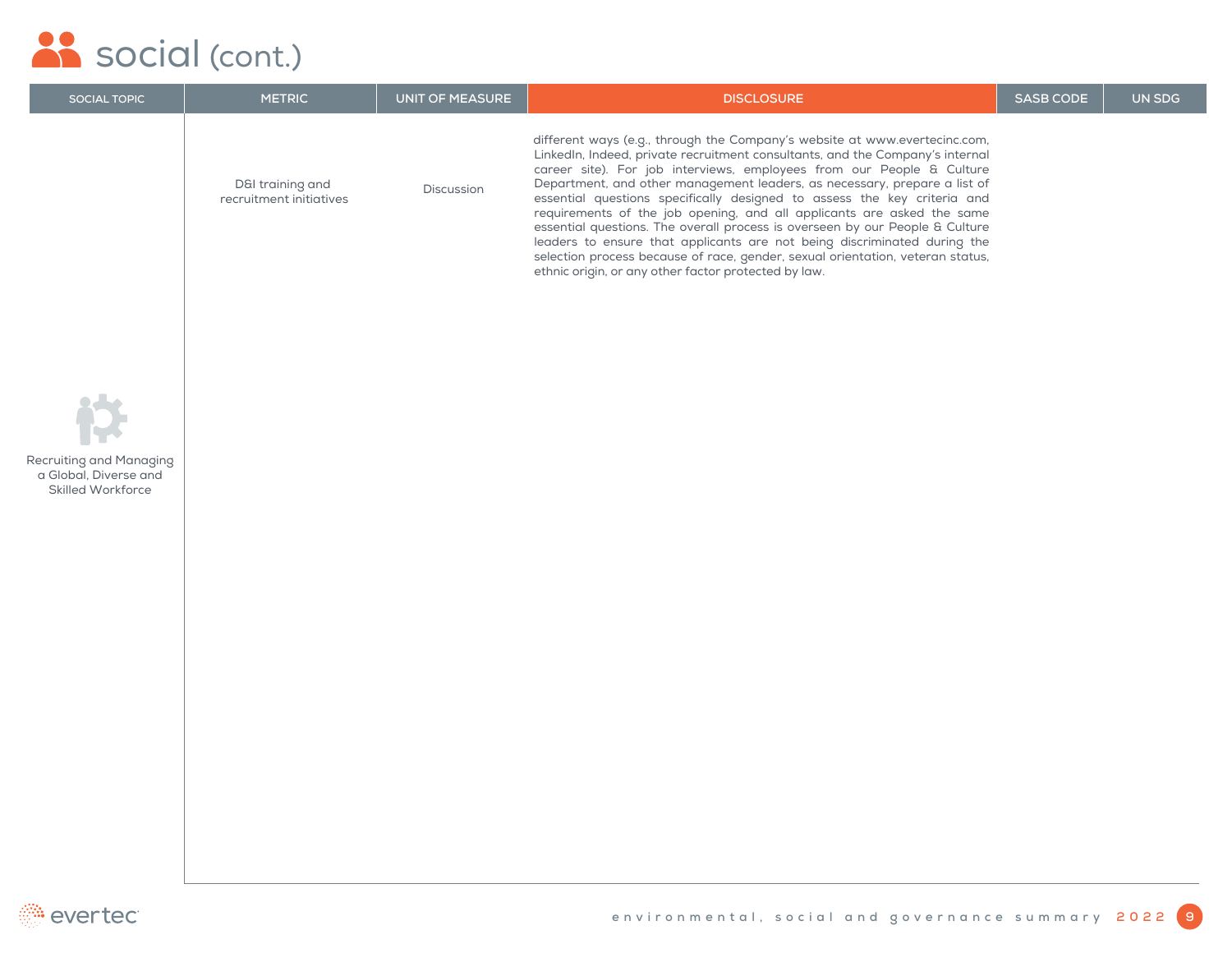| <b>SOCIAL TOPIC</b>     | <b>METRIC</b>                             | <b>UNIT OF MEASURE</b> | <b>DISCLOSURE</b>                                                                                                                                                                                                                                                                                                                                                                                                                                                                                                                                                                                                                                                                                                                                                                                                                                                                                                                                                                                                                                                                                                                                                                                                                                                                                                                                                                                                                                                                                                                                                                                                                                                                                                                                                                                                                                                                                                                                                                                                                                                                                                                                                                                                                                                                                                                                                                                                                                                                                                                                                                                                                                                                                                                                                                                                                                                                                                                                                                                                                                                                                                                                                                                                                                                                                                                 | <b>SASB CODE</b> | <b>UN SDG</b> |
|-------------------------|-------------------------------------------|------------------------|-----------------------------------------------------------------------------------------------------------------------------------------------------------------------------------------------------------------------------------------------------------------------------------------------------------------------------------------------------------------------------------------------------------------------------------------------------------------------------------------------------------------------------------------------------------------------------------------------------------------------------------------------------------------------------------------------------------------------------------------------------------------------------------------------------------------------------------------------------------------------------------------------------------------------------------------------------------------------------------------------------------------------------------------------------------------------------------------------------------------------------------------------------------------------------------------------------------------------------------------------------------------------------------------------------------------------------------------------------------------------------------------------------------------------------------------------------------------------------------------------------------------------------------------------------------------------------------------------------------------------------------------------------------------------------------------------------------------------------------------------------------------------------------------------------------------------------------------------------------------------------------------------------------------------------------------------------------------------------------------------------------------------------------------------------------------------------------------------------------------------------------------------------------------------------------------------------------------------------------------------------------------------------------------------------------------------------------------------------------------------------------------------------------------------------------------------------------------------------------------------------------------------------------------------------------------------------------------------------------------------------------------------------------------------------------------------------------------------------------------------------------------------------------------------------------------------------------------------------------------------------------------------------------------------------------------------------------------------------------------------------------------------------------------------------------------------------------------------------------------------------------------------------------------------------------------------------------------------------------------------------------------------------------------------------------------------------------|------------------|---------------|
| Community<br>Engagement | Strategic investments<br>and philanthropy | Monetary value         | Our corporate responsibility program focuses on three pillars: community<br>support, education, and environment. In 2021, our corporate contributions<br>totaled over \$500,000 in sponsorships and donations given to non-profits<br>whose mission is to support the community, education, environment, and the<br>arts, in the different countries we have operations.<br>We have in place a Sponsorships and Donations Committee responsible for<br>evaluating sponsorship or donation requests for non-profit entities pursuant<br>to the Sponsorship and Donations Committee Procedures. The Sponsorships<br>and Donations Committee meets quarterly and is comprised of five<br>members, all employees from different areas within Evertec, such as<br>Marketing & Communications, People, Culture, and Compliance. The<br>Sponsorships and Donations Committee prioritizes (i) sponsorship requests<br>that promote the development of the Evertec business and image in<br>communities, and (ii) donation requests focused on education,<br>environmental responsibility, art, and the community.<br>Furthermore, and in response to our executives who personally support and<br>contribute financially to non-profit organizations in their communities, we<br>established the Evertec Executive Fund Matching Program. This program is<br>aligned with the Sponsorships and Donations Procedures. The program<br>allows our executives to nominate certain institutions (religious and political<br>organizations excluded) for the receipt of a sponsorship or a donation. The<br>nominations are evaluated by the Sponsorships and Donations Committee.<br>Under this program, the Company matches donations made by executives<br>to approved organizations in accordance to the following matching limits: (a)<br>donations must be of at least \$1,000 per non-profit organization; (b) Evertec<br>will match each dollar donated by the executives (for the CEO, up to a<br>maximum of \$10,000; for other executives, up to a maximum of \$5,000); (c)<br>matching of cumulative donations may not exceed the cap established per<br>executive; (d) donations can be applied to multiple non-profit organizations<br>per executive; and (e) the matching cap will be calculated annually. Any<br>possible conflict of interests in these processes are evaluated thoroughly by<br>our Compliance Department prior to the approval of any donation.<br>As part of our support for education, we offer a Scholarship Program. This<br>program has been in place for the past five years and was expanded in 2019<br>to include the countries in Latin America where we have offices. Participants<br>included students in the community, our employees, and our employees'<br>children. In 2020, we re-defined our scholarship initiative to increase gender<br>diversity and increase participation of applicants with concentrations in<br>STEM (science, technology, engineering and mathematics) disciplines. We<br>surpassed our objective by 25%, reducing disparity of men to women<br>applicants from 3:1 in 2019 to 1:1 in 2020, increasing gender diversity among<br>award recipients by 50%. We also awarded almost 20% more<br>scholarships-a total of 161 scholarships with an investment of \$185K. |                  |               |

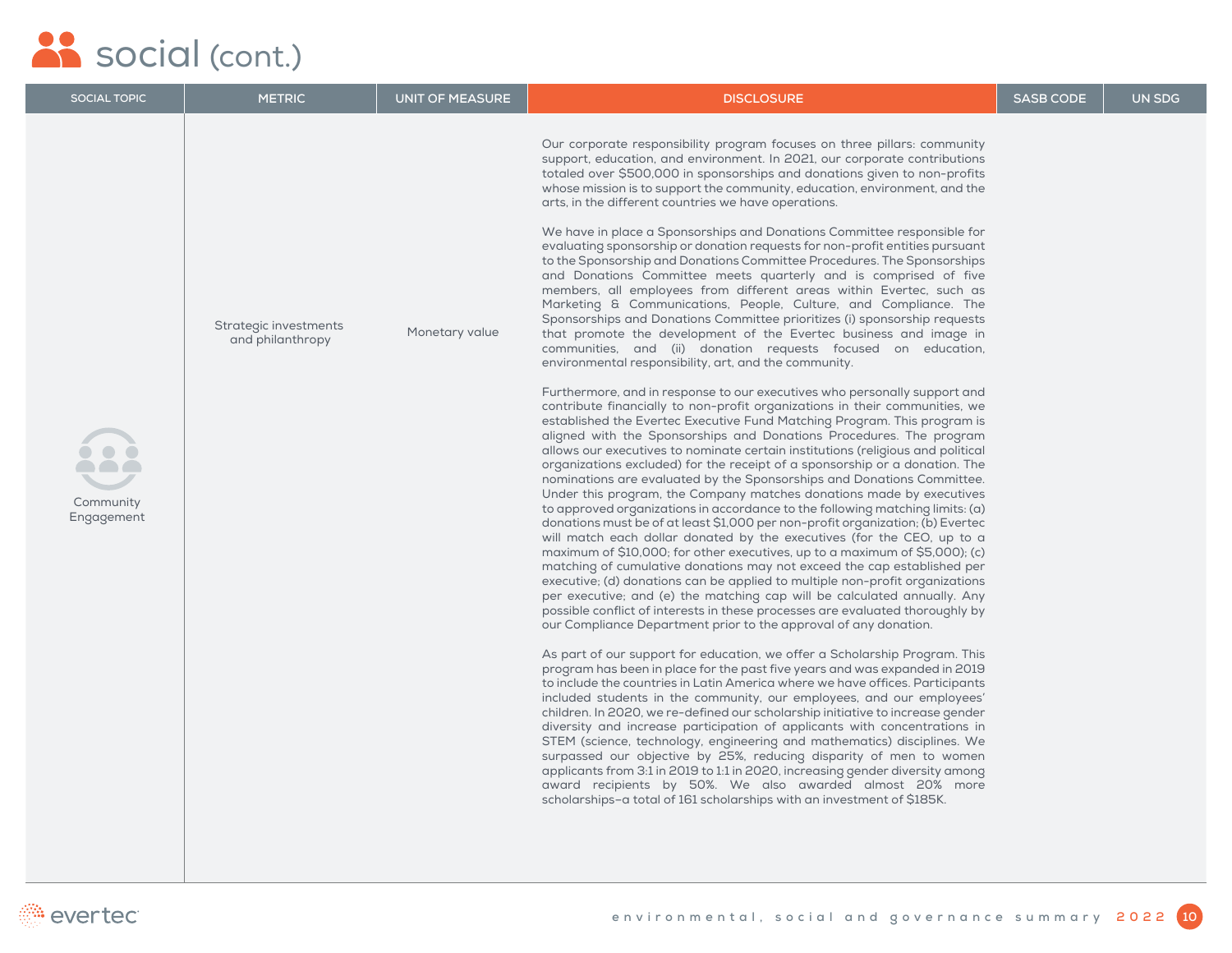| <b>SOCIAL TOPIC</b>     | <b>METRIC</b>                             | <b>UNIT OF MEASURE</b> | <b>DISCLOSURE</b>                                                                                                                                                                                                                                                                                                                                                                                                                                                                                                                                                                                                                                                                                                                                                                                                                                                                                                                                                                | <b>SASB CODE</b> | <b>UN SDG</b> |
|-------------------------|-------------------------------------------|------------------------|----------------------------------------------------------------------------------------------------------------------------------------------------------------------------------------------------------------------------------------------------------------------------------------------------------------------------------------------------------------------------------------------------------------------------------------------------------------------------------------------------------------------------------------------------------------------------------------------------------------------------------------------------------------------------------------------------------------------------------------------------------------------------------------------------------------------------------------------------------------------------------------------------------------------------------------------------------------------------------|------------------|---------------|
|                         | Strategic investments<br>and philanthropy | Monetary value         | This helps lead the charge on increasing diversity and inclusion in the<br>technology sector and serves to position Evertec as an employer of choice for<br>women in the technology sector and as a company that promotes gender<br>diversity as part of its formula for innovation.<br>During the last six years, we have granted 529 scholarships to students<br>pursuing either a bachelor's, master's, or doctoral degree at over 25<br>universities, for a total investment of nearly \$700,000. As part of our<br>environmental commitment, Evertec participated for the seventh occasion in<br>the global event of "Earth Hour." In 2020, we had over 175 participants,<br>Evertec employees and family members, located in 7 different countries. For<br>more information about our social responsibility program, please visit:<br>https://ir.evertecinc.com/en/our-purpose/our-people                                                                                  |                  |               |
| Community<br>Engagement | Employee<br>volunteer hours               | Number of hours        | We encourage our employees to volunteer in the communities they live in. In<br>2020, approximately 440 volunteers donated a total of 1,250 hours of their<br>time to 24 non-profit institutions, impacting 46 causes in 9 countries during<br>our annual Volunteer Drive. During the last 6 years, over 4,110 volunteers<br>donated 20,250 volunteer hours to more than 147 nonprofit institutions.<br>Recently in 2021, we highlighted ATH Movil® as a facilitator for Puerto Rican<br>non-profit/non-governmental organizations (NGOs). We established an<br>alliance and support for Giving Tuesday initiative in Puerto Rico and ATH<br>Móvil® where we not only carried out a promotional campaign to create<br>awareness about the importance of non-profit organizations and their<br>contributions towards Puerto Rico, but we also matched donations up to<br>\$50,000. Our accomplishments were announced via social media to the<br>worldwide Giving Tuesday network. |                  |               |

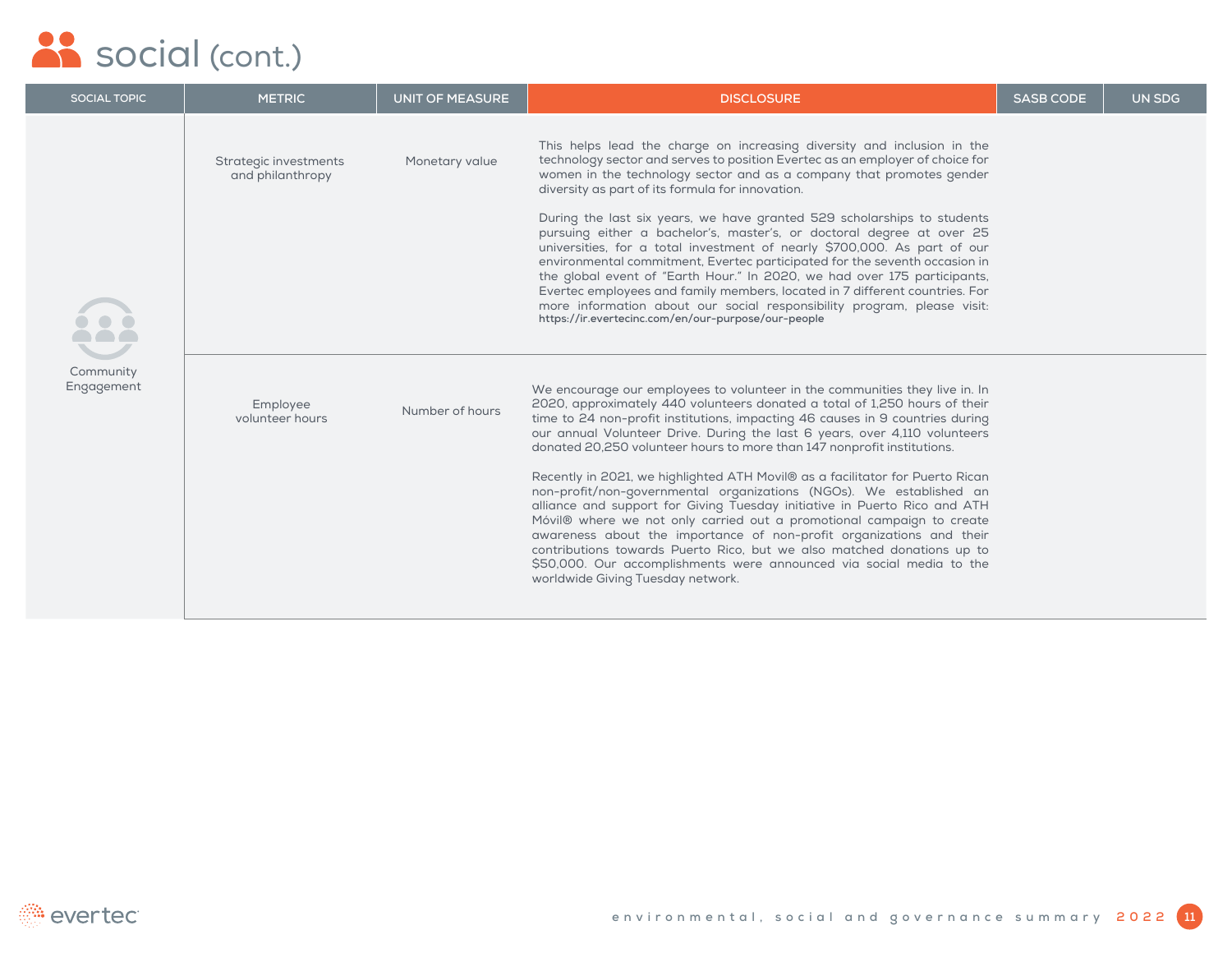



At Evertec, corporate responsibility activities are managed as a cross-function team with executive and Board oversight. The ESG cross-functional team serves as the central coordinating body facilitating our strategy and reporting efforts. The ESG team is chaired by our Chief Administrative Officer ("CAO"). The Nominating and Governance Committee of the Board has formal responsibility and oversight of ESG. As per said delegation, our ESG team updates the Nominating & Corporate Governance Committee regularly regarding the Company's ESG program, including the Company's monitoring, auditing, implementation, controls, and procedures.

To inform our ESG strategy, Evertec engages with various stakeholder groups. We review recent business trends, regulatory changes and stakeholder expectations. We also consider ESG rating agencies, corporate peers and Evertec's leadership input. Our CEO and Chief Financial Officer ("CFO") (along with other executives or management leaders, as necessary) regularly engage with investors (through earnings calls, direct engagement, investor conferences or other means) each year with our CEO. In 2020, we engaged with our top 50 investors representing close to 60% of our outstanding common stock.

| <b>GOVERNANCE TOPIC</b>                   | <b>METRIC</b>                                                                                      | <b>UNIT OF MEASURE</b> | <b>DISCLOSURE</b>                                                                                                                                                                                                                                                                                                                                                                                                                                                                                                                                                                                                                                                                                                                                                                                                                                                                                                                                                                                                                                                                                                                                                                                                                                                                                                                                                                                                                                                     | <b>SASB CODE</b> | <b>UN SDG</b> |
|-------------------------------------------|----------------------------------------------------------------------------------------------------|------------------------|-----------------------------------------------------------------------------------------------------------------------------------------------------------------------------------------------------------------------------------------------------------------------------------------------------------------------------------------------------------------------------------------------------------------------------------------------------------------------------------------------------------------------------------------------------------------------------------------------------------------------------------------------------------------------------------------------------------------------------------------------------------------------------------------------------------------------------------------------------------------------------------------------------------------------------------------------------------------------------------------------------------------------------------------------------------------------------------------------------------------------------------------------------------------------------------------------------------------------------------------------------------------------------------------------------------------------------------------------------------------------------------------------------------------------------------------------------------------------|------------------|---------------|
| Data Privacy and<br>Freedom of Expression | Description of policies<br>and practices relating to<br>behavioral advertising<br>and user privacy | Discussion<br>and link | We place the highest importance on respecting and protecting the privacy<br>and confidentiality of the information that our customers share with us. Our<br>Privacy Policy Statement is revised annually and publicly available on our<br>website in www.evertecinc.com. Through our Privacy Policy Statement, we<br>inform our customers the type of information that is collected through our<br>websites and how we collect, use, share and protect their personally<br>identifiable information ("PII").<br>We inform our customers about the choices they can make regarding the<br>way their information is collected online, how we use demographic data for<br>secondary purposes, and how to limit the sharing of their personal<br>information. We may use the information collected online to communicate<br>with our customers and provide our website users with a requested service<br>or product, special offers or additional information, as requested. Unless<br>required to be disclosed in response to a legal process or to a law<br>enforcement agency's request, we will not share the collected information<br>with third parties other than as set forth in our Privacy Policy Statement, nor<br>will we keep PII longer than necessary, except as otherwise required by law.<br>We may, however, share PII in order to carry out our daily operations. For<br>more information, the Privacy Policy is publicly available on our website at: | TC-SI-220a.1     |               |
|                                           |                                                                                                    |                        | https://evertecinc.com/privacypolicy                                                                                                                                                                                                                                                                                                                                                                                                                                                                                                                                                                                                                                                                                                                                                                                                                                                                                                                                                                                                                                                                                                                                                                                                                                                                                                                                                                                                                                  |                  |               |
|                                           | Number of users<br>whose information is used<br>for secondary purposes                             | Number                 | We may place or recognize unique cookies or use other electronic<br>technologies on a user's device in order to help display advertisements that<br>users see on our websites. We may use information such as a user's visits to,<br>and activity on, our websites, IP address and other such usage information<br>alone or in combination with other information, to display advertisements on<br>the user's device that may be of particular interest to them.                                                                                                                                                                                                                                                                                                                                                                                                                                                                                                                                                                                                                                                                                                                                                                                                                                                                                                                                                                                                      | TC-SI-220a.2     |               |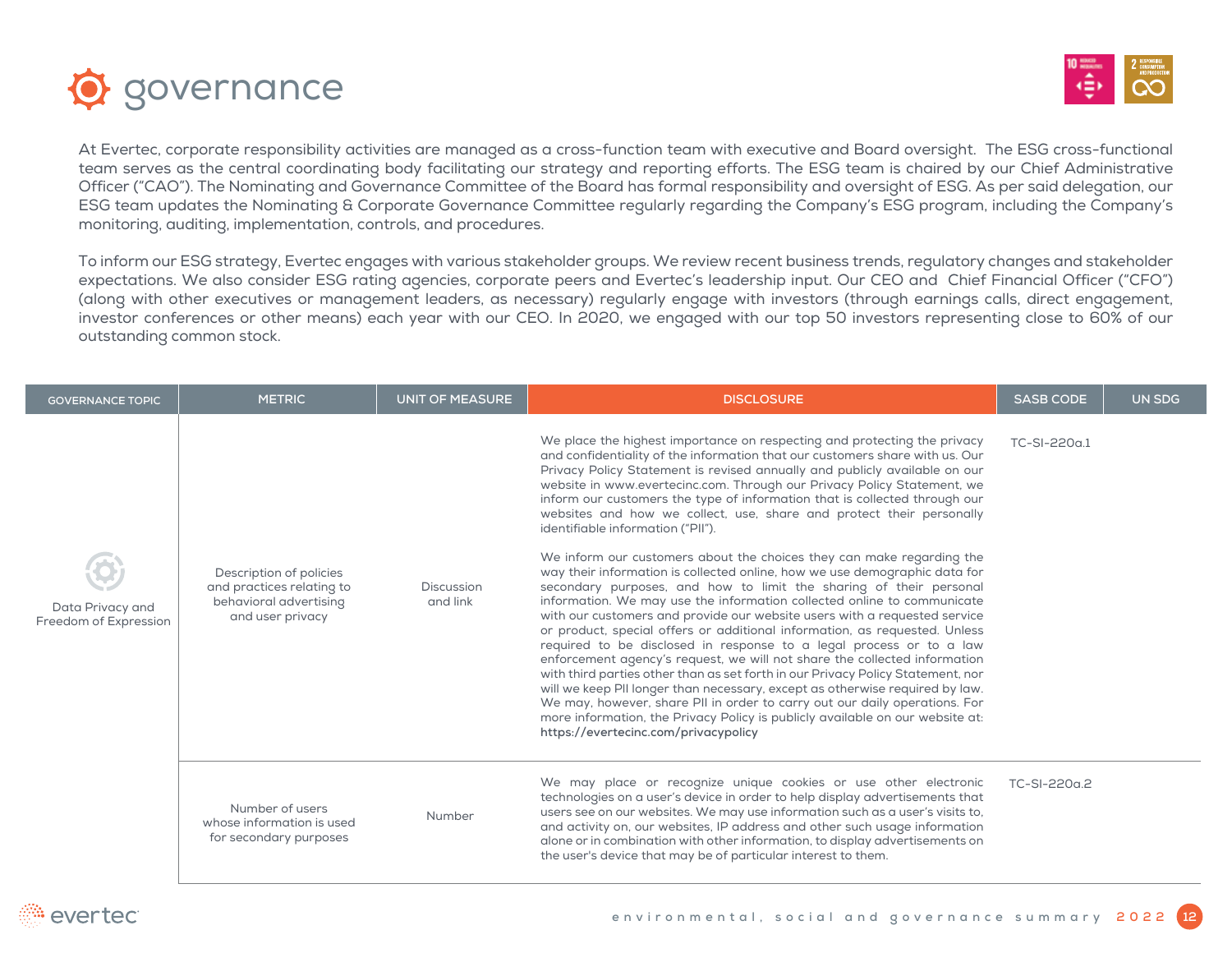



| <b>GOVERNANCE TOPIC</b> | <b>METRIC</b>                                                                                                                                                               | UNIT OF MEASURE           | <b>DISCLOSURE</b>                                                                                                | SASB CODE    | UN SDG |
|-------------------------|-----------------------------------------------------------------------------------------------------------------------------------------------------------------------------|---------------------------|------------------------------------------------------------------------------------------------------------------|--------------|--------|
|                         | Total amount of monetary<br>loses as a result of legal<br>proceedings associated<br>with user privacy                                                                       | Reporting<br>currency     |                                                                                                                  | TC-SI-220a.3 |        |
|                         | (1) Number of law enforcement<br>requests for user information,<br>(2) number of users whose<br>information was requested, and<br>(3) percentage resulting<br>in disclosure | Number,<br>Percentage (%) | We have not been a part of, or been involved in, any material<br>legal proceedings associated with user privacy. | TC-SI-220a.4 |        |



Freedom of Expression

List of countries where core products or services are subject to government-required monitoring, blocking, content filtering, or censoring

TC-SI-220a.5 We are committed to complying with U.S. economic sanctions and other applicable laws and regulations regarding economic sanctions that apply to our operations, products and services

We have in place a comprehensive Compliance Program that particularly addresses our obligation to comply with the U.S. Department of the Treasury's Office of Foreign Assets Control ("OFAC") lists, regulations and guidance.

N/A

Pursuant to our OFAC Policy and procedures, we have in place software to screen our data bases against the OFAC lists in order to ensure there are no names in our data bases that match the OFAC lists. We also have safeguards in place to block any transactions that may be required to comply with applicable law and regulation. We continually monitor compliance with our OFAC Policy, procedures and relevant laws and regulations to ensure that we do not do business or conduct transactions with any of the individuals or companies listed in the Specially Designated Nationals and Blocked Persons List (SDNs) or OFAC-sanctioned countries without appropriate U.S. Government authorizations, and if necessary, lead efforts to investigate, correct, and disclose sanctions compliance failures.

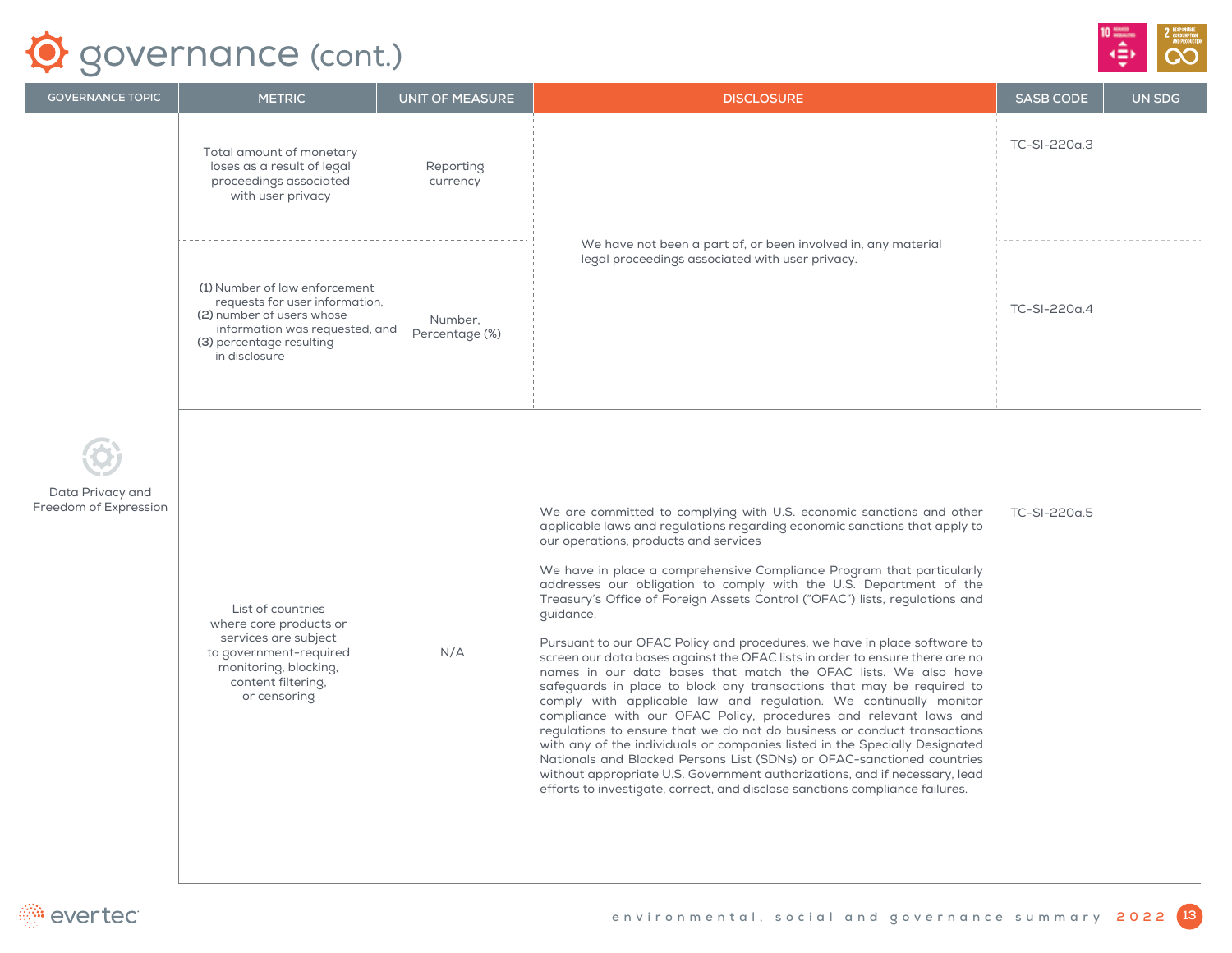

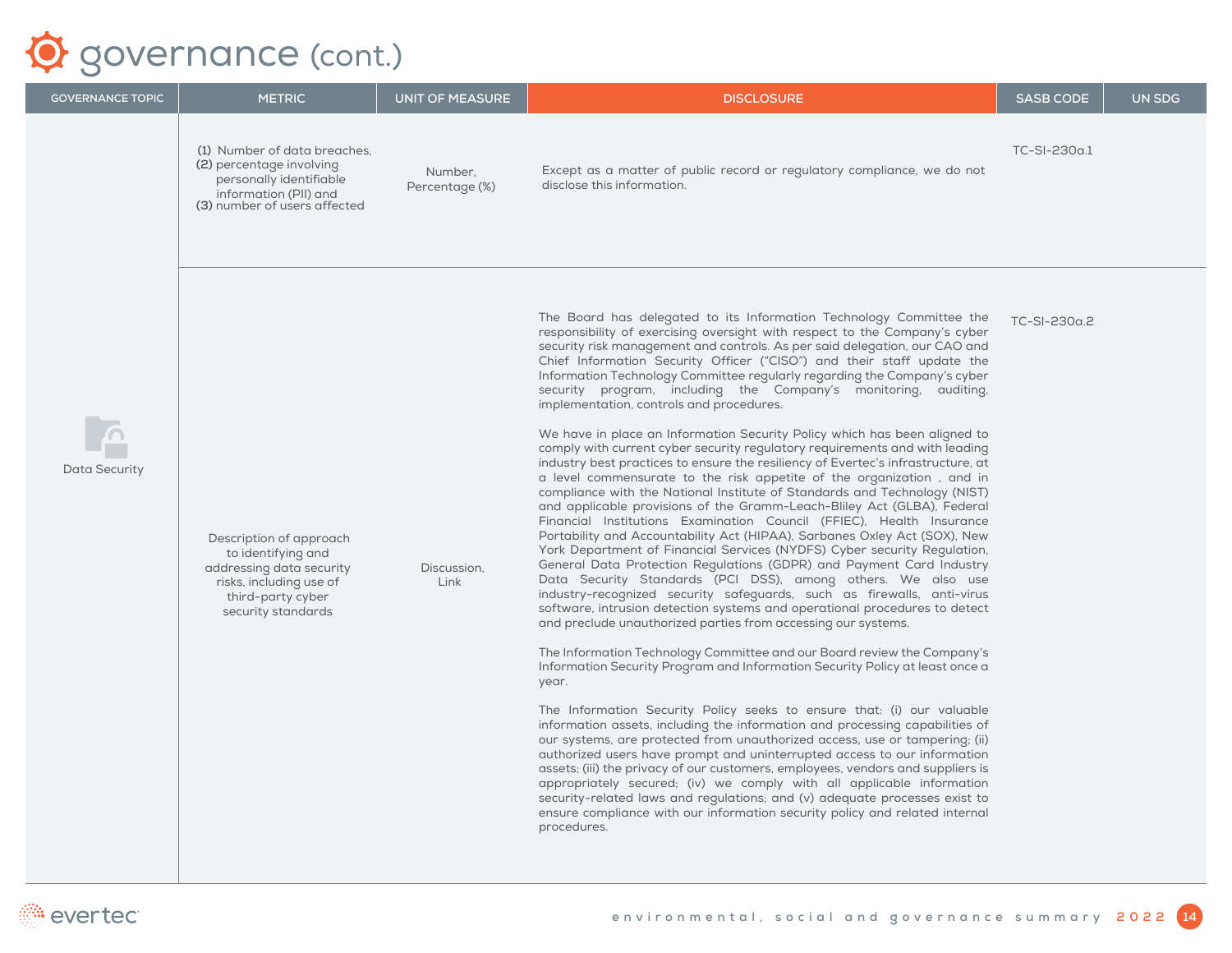| <b>GOVERNANCE TOPIC</b>                                               | <b>METRIC</b>                                                                                                                                   | UNIT OF MEASURE       | <b>DISCLOSURE</b>                                                                                                                                                                                                                                                                                                                                                                                                                                                                                                                                                                                                                                                                                                                                                                                   | <b>SASB CODE</b> | <b>UN SDG</b> |
|-----------------------------------------------------------------------|-------------------------------------------------------------------------------------------------------------------------------------------------|-----------------------|-----------------------------------------------------------------------------------------------------------------------------------------------------------------------------------------------------------------------------------------------------------------------------------------------------------------------------------------------------------------------------------------------------------------------------------------------------------------------------------------------------------------------------------------------------------------------------------------------------------------------------------------------------------------------------------------------------------------------------------------------------------------------------------------------------|------------------|---------------|
| <b>Data Security</b>                                                  | Description of approach<br>to identifying and<br>addressing data security<br>risks, including use of<br>third-party cyber<br>security standards | Discussion,<br>Link   | Our Information Security Risk and Compliance team, composed by<br>employees and members of management, performs risk assessments at<br>least once a year to determine Evertec's level of maturity in comparison to<br>third party frameworks such as the PCI DSS (to which we are certified and<br>registered vendor), the FFIEC Cyber Security Assessment (CAT) tool and the<br>NIST Cyber Security Framework, among others. The Board has appointed the<br>CISO as the officer responsible for establishing and maintaining the<br>enterprise vision, strategy and program to ensure information assets are<br>adequately protected. We have security measures in place to protect against<br>the loss, misuse, unauthorized modification or destruction of the information<br>under our control. |                  |               |
| Intellectual<br>Property<br>Protection and<br>Competitive<br>Behavior | Total amount of monetary<br>loses as a result of legal<br>proceedings associated<br>with anti-competitive<br>behavior regulations               | Reporting<br>currency | During 2020 there were no material monetary losses as a result of legal<br>proceedings associated with anti-competitive behavior regulations.                                                                                                                                                                                                                                                                                                                                                                                                                                                                                                                                                                                                                                                       | TC-SI-520a.1     |               |
| Managing<br>Systemic<br>Risks from<br>Technology<br>Disruptions       | Number of:<br>(1) performance issues,<br>(2) service disruptions, and<br>(3) total customer downtime                                            | Number,<br>days       | Minimizing performance issues, service disruptions, and total customer<br>downtime is core to our business. We monitor these metrics, review with<br>senior management regularly and provide reporting to our customer on our<br>service levels results.                                                                                                                                                                                                                                                                                                                                                                                                                                                                                                                                            | TC-SI-550a.1     |               |
|                                                                       | Description of business<br>continuity risks related<br>to disruptions of operations                                                             | N/A                   | We have in place a comprehensive business continuity program to ensure the<br>continuation of mission critical business functions and to comply with<br>regulatory requirements. Our internal incident management process strives<br>to restore services to an acceptable operational state as quickly as possible.<br>We work to minimize the impact on business operations. In consideration of<br>this, performance level metrics on incident management are reviewed with<br>senior management on a regular basis. To ensure that the best possible levels<br>of service quality and availability are maintained, we have in place escalation<br>procedures and an incident response team handling initial incident analysis<br>and performing service restorations when needed.                | TC-SI-550a.2     |               |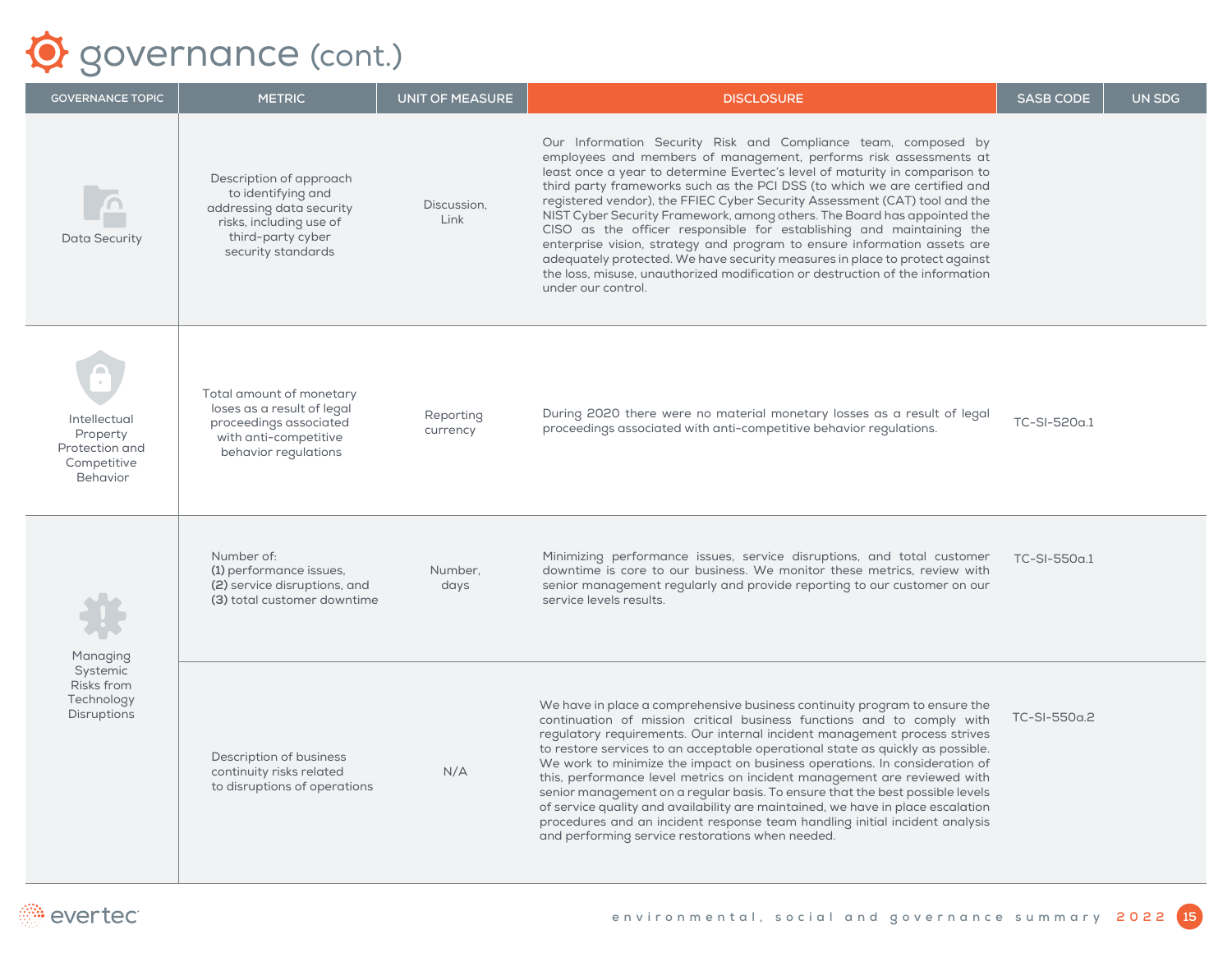

| <b>GOVERNANCE TOPIC</b>                  | <b>METRIC</b>                | <b>UNIT OF MEASURE</b> | <b>DISCLOSURE</b>                                                                                                                                                                                                                                                                                                                                                                                                                                                                                                                                                                                                                                                                                                         | <b>SASB CODE</b> | <b>UN SDG</b> |
|------------------------------------------|------------------------------|------------------------|---------------------------------------------------------------------------------------------------------------------------------------------------------------------------------------------------------------------------------------------------------------------------------------------------------------------------------------------------------------------------------------------------------------------------------------------------------------------------------------------------------------------------------------------------------------------------------------------------------------------------------------------------------------------------------------------------------------------------|------------------|---------------|
| $\frac{8}{1}$<br>Corporate<br>Governance | Board ethnic diversity       | Percentage (%)         | 44% Four of our Board members are Hispanic.<br>In making its recommendations of nominees to the Board, the Nominating and<br>Corporate Governance Committee identifies candidates who meet the<br>current challenges and needs of the Board. Diversity is one of the factors that<br>the Nominating and Corporate Governance Committee considers when<br>determining whether a person is a candidate for nomination for election to<br>the Board. The concept of diversity includes, but is not limited to, traditional<br>diversity concepts (e.g., race, ethnicity, gender, age and nationality) and<br>business diversity (e.g., an appropriate combination of educational<br>experience, work experience and skills). |                  | 10 MERCES     |
|                                          | Women on the Board           | Percentage (%)         | 22% Two of our Board members are women.                                                                                                                                                                                                                                                                                                                                                                                                                                                                                                                                                                                                                                                                                   |                  |               |
|                                          | Independent Board members    | Percentage (%)         | 89% Eight of nine of our directors qualify as "independent" under the SEC and the New York Stock Exchange ("NYSE") Standard.                                                                                                                                                                                                                                                                                                                                                                                                                                                                                                                                                                                              |                  |               |
|                                          | Board performance<br>reviews | <b>Discussion</b>      | In compliance with the NYSE rules, the Board, each of its committees, and<br>each director individually conducts a self-evaluation annually to determine<br>whether they are functioning effectively, pursuant to each of the committee's<br>charters, as well as the Board's Corporate Governance Guidelines (all<br>documents publicly available at www.evertecinc.com). Pursuant to its<br>charter, the Nominating and Corporate Governance Committee is the<br>administrator of these annual self-evaluations.                                                                                                                                                                                                        |                  |               |

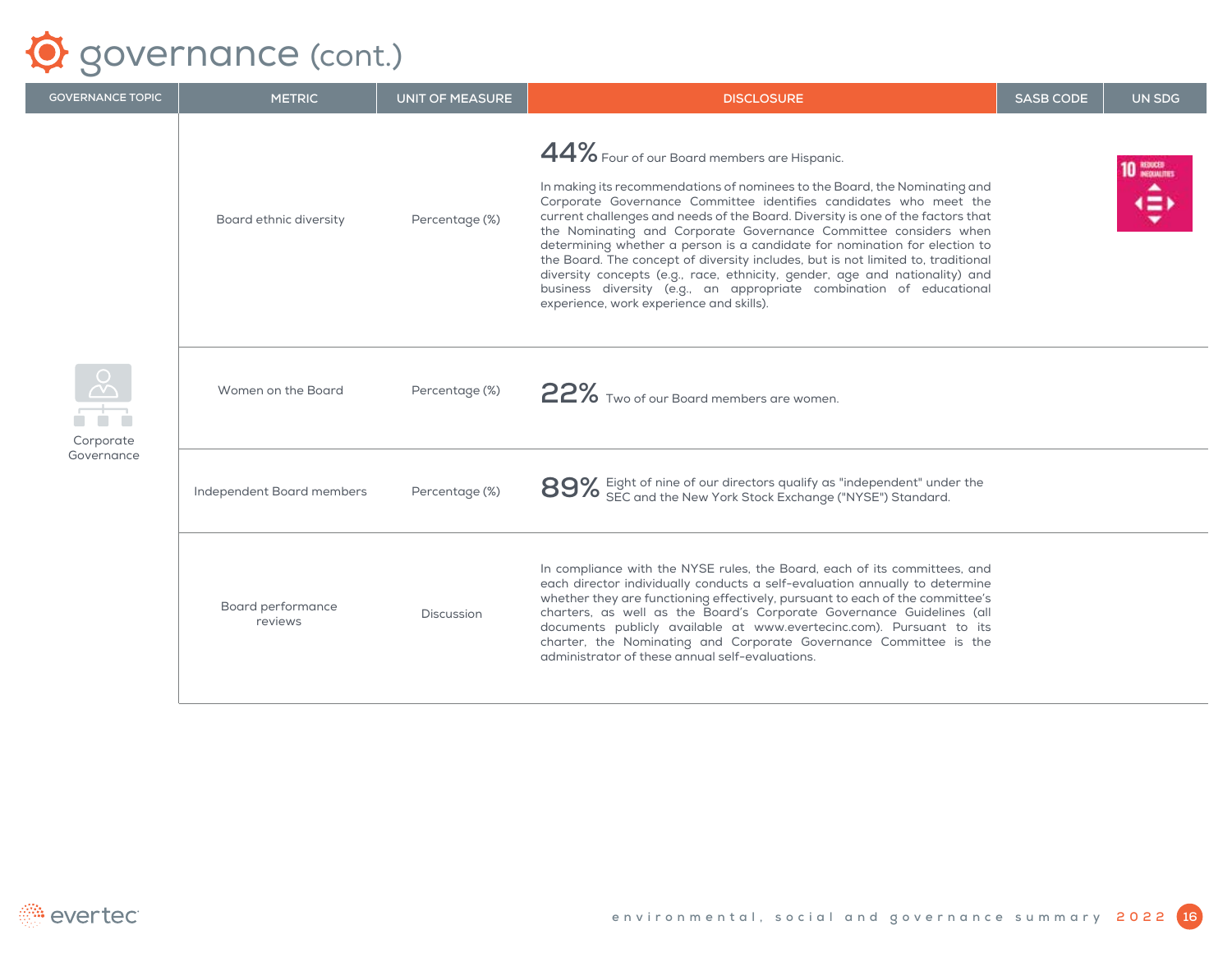| <b>GOVERNANCE TOPIC</b>          | <b>METRIC</b>                                    | <b>UNIT OF MEASURE</b> | <b>DISCLOSURE</b>                                                                                                                                                                                                                                                                                                                                                                                                                                                                                                                                                                                                                                                                                                                                                                                                                                                                                                                                                                                                                                                                                                                                                                                                                                                                                                                                                                                                                                     | <b>SASB CODE</b> | <b>UN SDG</b> |
|----------------------------------|--------------------------------------------------|------------------------|-------------------------------------------------------------------------------------------------------------------------------------------------------------------------------------------------------------------------------------------------------------------------------------------------------------------------------------------------------------------------------------------------------------------------------------------------------------------------------------------------------------------------------------------------------------------------------------------------------------------------------------------------------------------------------------------------------------------------------------------------------------------------------------------------------------------------------------------------------------------------------------------------------------------------------------------------------------------------------------------------------------------------------------------------------------------------------------------------------------------------------------------------------------------------------------------------------------------------------------------------------------------------------------------------------------------------------------------------------------------------------------------------------------------------------------------------------|------------------|---------------|
| Corporate<br>Governance          | <b>Other Governance</b><br><b>Best Practices</b> | Discussion             | The Board recognizes that one of its key responsibilities is to evaluate and<br>determine its optimal leadership structure so as to provide independent<br>oversight of management. In furtherance of that objective, the Board has<br>separated the positions of Chairperson of the Board and CEO, subject to<br>any temporary combination of those roles in connection with a CEO<br>transition. The Board believes that a separation of these positions is in the<br>best interests of the Company as it allows the Board to properly ensure that<br>our businesses and risks are properly and effectively managed.<br>Board and committee processes and procedures, including regular<br>executive sessions of non-management directors and a regular review of<br>the Company's and our executive officers' performance, provide substantial<br>independent oversight of our management's performance. The Board has<br>the ability to change its structure, subject to any limitations under the<br>Stockholder Agreement, should it deem a restructuring of the Board to be<br>appropriate and in the best interests of the Company and its stockholders.<br>For more information on the Stockholder Agreement, please see the<br>Company's 2022 Proxy Statement in http://ir.evertecinc.com.<br>In the event a non-independent director serves as Chairperson of the<br>Board, as per the Company's Corporate Governance Guidelines (publicly |                  |               |
|                                  |                                                  |                        | available on the Company's website), the Board will appoint a Lead<br>Independent director to serve as the liaison between the Chairperson and<br>the independent and non-employee directors. For more information about<br>our Corporate Governance Guidelines, please visit our website at:<br>https://ir.evertecinc.com/govdocs.                                                                                                                                                                                                                                                                                                                                                                                                                                                                                                                                                                                                                                                                                                                                                                                                                                                                                                                                                                                                                                                                                                                   |                  |               |
|                                  | Corporate Governance<br>Guidelines               | Link                   | Our Corporate Governance Guidelines are publicly available on our website at:<br>https://ir.evertecinc.com/govdocs.                                                                                                                                                                                                                                                                                                                                                                                                                                                                                                                                                                                                                                                                                                                                                                                                                                                                                                                                                                                                                                                                                                                                                                                                                                                                                                                                   |                  |               |
| <b>Business</b><br><b>Ethics</b> | <b>Code of Business</b><br>Conduct and Ethics    | Link                   | Our Code of Ethics and Code of Ethics for Vendors and Service Providers is<br>publicly available on our website at: http://ir.evertecinc.com/govdocs.                                                                                                                                                                                                                                                                                                                                                                                                                                                                                                                                                                                                                                                                                                                                                                                                                                                                                                                                                                                                                                                                                                                                                                                                                                                                                                 |                  |               |

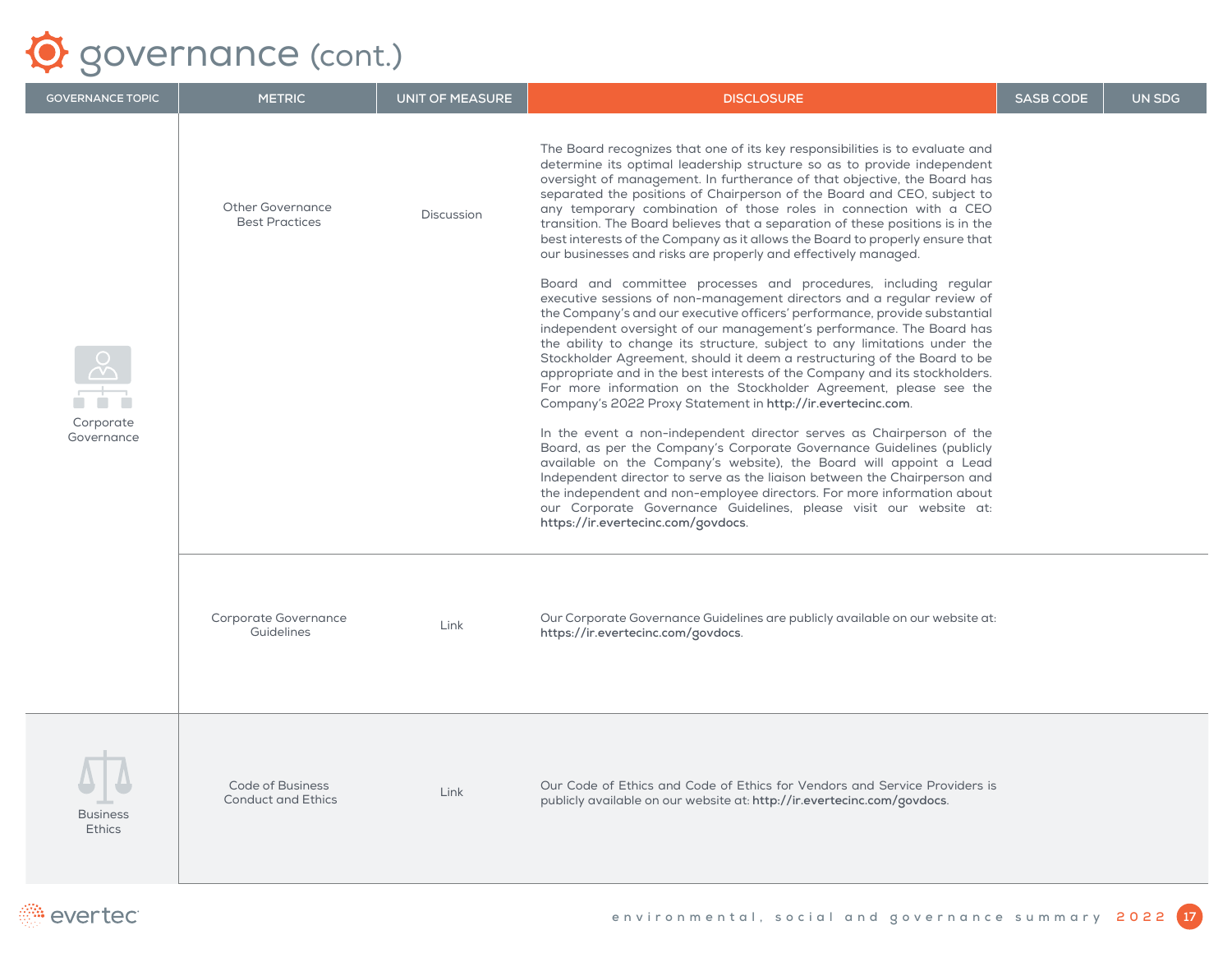| <b>GOVERNANCE TOPIC</b>   | <b>METRIC</b>                              | <b>UNIT OF MEASURE</b> | <b>DISCLOSURE</b>                                                                                                                                                                                                                                                                                                                                                                                                                                                                                                                                                                                                                                                                                                                                                                                                                                                                                                                                                                                                                                                                                                                                                                                                                                                                                                                                                                                                                                                                                                                                                                                                                                                                                                                                                                 | <b>SASB CODE</b> | UN SDG |
|---------------------------|--------------------------------------------|------------------------|-----------------------------------------------------------------------------------------------------------------------------------------------------------------------------------------------------------------------------------------------------------------------------------------------------------------------------------------------------------------------------------------------------------------------------------------------------------------------------------------------------------------------------------------------------------------------------------------------------------------------------------------------------------------------------------------------------------------------------------------------------------------------------------------------------------------------------------------------------------------------------------------------------------------------------------------------------------------------------------------------------------------------------------------------------------------------------------------------------------------------------------------------------------------------------------------------------------------------------------------------------------------------------------------------------------------------------------------------------------------------------------------------------------------------------------------------------------------------------------------------------------------------------------------------------------------------------------------------------------------------------------------------------------------------------------------------------------------------------------------------------------------------------------|------------------|--------|
| <b>Business</b><br>Ethics | Anti-Bribery &<br><b>Corruption Policy</b> | Link                   | Evertec's ethical principles of integrity, honesty and good faith provide the<br>foundation for our ethical business practices and standards. We have adopted<br>a Code of Ethics that applies to our directors, officers and employees, including<br>our CEO and CFO. The purpose of this Code of Ethics is to promote honest and<br>ethical conduct and compliance with the law, while serving as a guide on our<br>vision, mission and values. Our Code of Ethics is published on our website at:<br>http://ir.evertecinc.com/govdocs. Each year our directors, officers and<br>employees receive the Code of Ethics and agree to comply with its provisions.<br>We intend to include on our website any amendments to, or waivers from, a<br>provision of the Code of Ethics that applies to our CEO, CFO or Corporate<br>Comptroller related to any element of the Code of Ethics, as defined by the<br>SEC.<br>We also have in place a Code of Ethics for Vendors and Service Providers,<br>which defines and reaffirms these high standards and helps our vendors and<br>service providers fully understand Evertec's commitment to complying with all<br>laws, rules and regulations applicable to the engaged service. When service<br>providers make a commitment to work with us, they also commit to maintaining<br>the standards, ethical business practices and compliance requirements stated<br>in our Code of Ethics for Vendors and Service Providers. Our Code of Ethics for<br>Vendors and Service Providers is published on our website at:<br>http://ir.evertecinc.com/govdocs.                                                                                                                                                                             |                  |        |
|                           | <b>Whistleblower Policy</b>                | Link                   | Our Code of Ethics also includes a whistleblower protection policy that<br>addresses the importance of speaking up when becoming aware of certain<br>behaviors that may represent a violation of the Code of Ethics. We encourage<br>ethical behavior and honesty. Thus, all employees, officers and directors are<br>encouraged to report potential violations to our Code of Ethics or any<br>suspected illegal or unethical behavior promptly, providing Evertec an<br>opportunity to address the situation and correct it, ideally before a violation of<br>the law, or a risk to the health or security of its personnel materializes.<br>We provide effective mechanisms to report illegal, unethical or suspicious<br>unusual behavior. Our Ethics Line is an integral component of the compliance<br>culture at Evertec. It provides a channel for all employees, officers, directors,<br>service providers, customers, third-parties and other business partners to<br>anonymously report potential violations of our Code of Ethics, the Code of<br>Ethics for Vendors and Service Providers, Company policies or applicable laws<br>and regulations in the countries where we do business. Our Ethics Line is a<br>secured Internet website available 24 hours a day, 7 days a week.<br>No retaliation or adverse employment action is taken, directly or indirectly,<br>against anyone that in good faith reports a violation or potential violation of<br>our Code of Ethics or Code of Ethics for Vendors and Service Providers or<br>assist in an investigation of suspicious or unethical conduct.<br>Our Code of Ethics for employees and Code of Ethics for Vendors and Service<br>Providers are published on our website at: http://ir.evertecinc.com/govdocs. |                  |        |

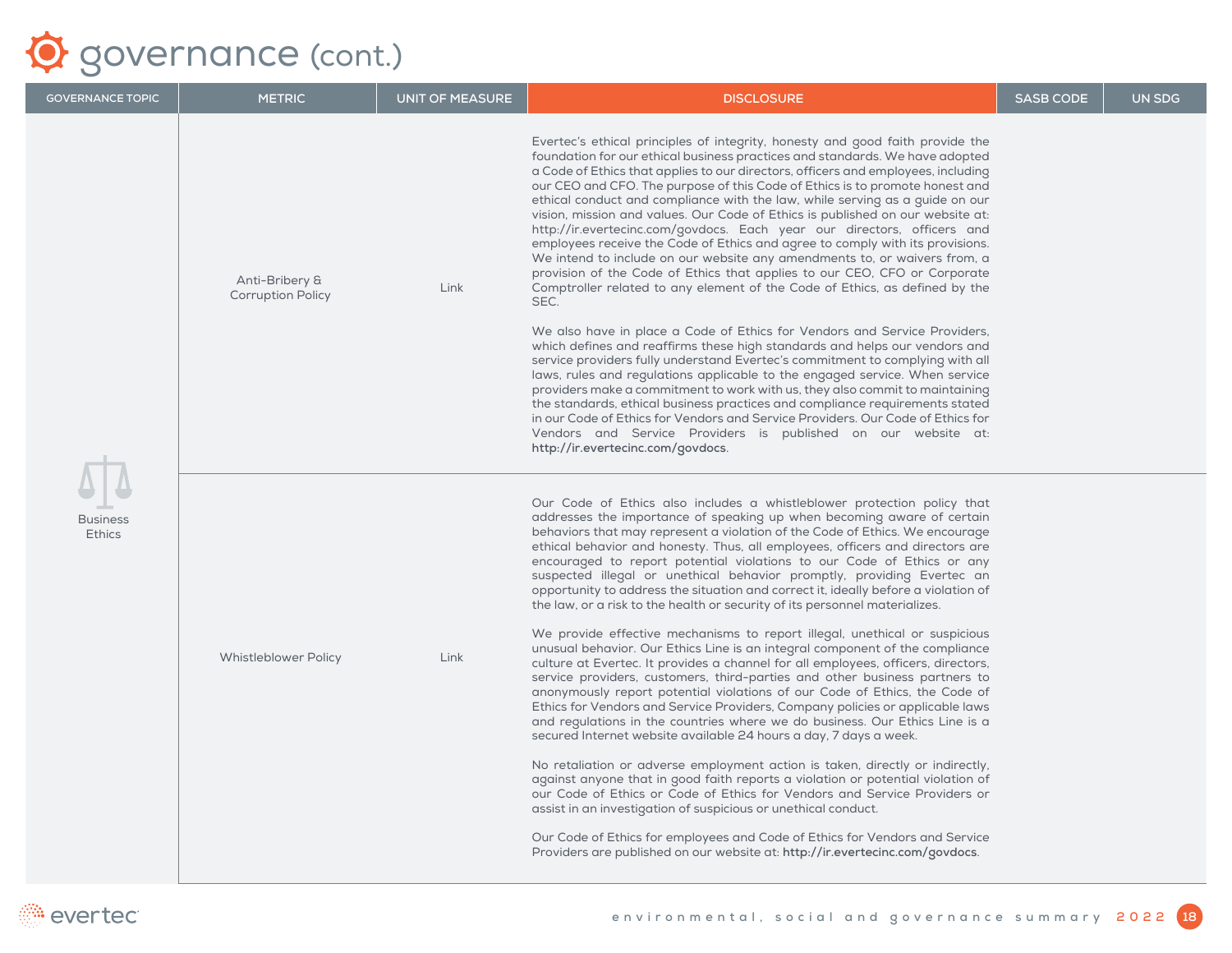| <b>GOVERNANCE TOPIC</b>          | <b>METRIC</b>                                | <b>UNIT OF MEASURE</b> | <b>DISCLOSURE</b>                                                                                                                                                                                                                                                                                                                                                                                                                                                                                                                                                                                                                                                                                                                                                                                                                                                                                                                                                                                                                                                                                                                                                                                                                                                                                                                                                                                                                                                                                                                                                                                                                                                                                                                                                                                                                                                                                                                                                                                                                                                                                                                                                                                                                                                                                                                                                                                                                                                                                                                                                                                                                                                                                                                                                                                                                                                                                                                                                                                                                                                                                                   | <b>SASB CODE</b> | <b>UN SDG</b>                                        |
|----------------------------------|----------------------------------------------|------------------------|---------------------------------------------------------------------------------------------------------------------------------------------------------------------------------------------------------------------------------------------------------------------------------------------------------------------------------------------------------------------------------------------------------------------------------------------------------------------------------------------------------------------------------------------------------------------------------------------------------------------------------------------------------------------------------------------------------------------------------------------------------------------------------------------------------------------------------------------------------------------------------------------------------------------------------------------------------------------------------------------------------------------------------------------------------------------------------------------------------------------------------------------------------------------------------------------------------------------------------------------------------------------------------------------------------------------------------------------------------------------------------------------------------------------------------------------------------------------------------------------------------------------------------------------------------------------------------------------------------------------------------------------------------------------------------------------------------------------------------------------------------------------------------------------------------------------------------------------------------------------------------------------------------------------------------------------------------------------------------------------------------------------------------------------------------------------------------------------------------------------------------------------------------------------------------------------------------------------------------------------------------------------------------------------------------------------------------------------------------------------------------------------------------------------------------------------------------------------------------------------------------------------------------------------------------------------------------------------------------------------------------------------------------------------------------------------------------------------------------------------------------------------------------------------------------------------------------------------------------------------------------------------------------------------------------------------------------------------------------------------------------------------------------------------------------------------------------------------------------------------|------------------|------------------------------------------------------|
| <b>Business</b><br><b>Ethics</b> | Supply Chain Review/<br>Oversight Procedures | Discussion,<br>Link    | We have in place an Outsourcing Risk Management Policy that establishes a<br>documented risk management process for the identification, analysis,<br>management, monitoring and mitigation of risks associated with the<br>outsourcing of technological services and operational functions with service<br>providers.<br>As further detailed below, we conduct due diligence on all vendors and<br>service providers that provide services before selecting and entering into<br>contracts or relationships with them. The degree of due diligence will be<br>proportional to the level of risk and complexity of the relationship with the<br>supplier. Before entering into a contractual relationship, we perform due<br>diligence on the qualifications, experience, commercial reputation, internal<br>controls, contingency plans and security controls of the service provider to<br>determine its ability, both operationally and financially, to meet our needs<br>and protect our information. In addition, annual reviews of external suppliers<br>classified as critical will be carried out, including the nature and complexity of<br>the products or services that will be provided: factors such as criticality, data<br>sensitivity and concentration risk are taken into consideration to ensure that<br>appropriate quality controls are in force with respect to the products and<br>services contracted.<br>We have in place a Vendor Risk Management Program (the "VRM Program"),<br>which operates under the Company's Enterprise Risk Management Program,<br>responsible for monitoring and overseeing the VRM Program. Under the VRM<br>Program, Evertec current vendors and prospective vendors are evaluated<br>through a due diligence process. Risk assessments include, but are not limited<br>to, due diligence in the following areas: legal, compliance, information<br>security, business continuity, and finance. Due diligence is performed every<br>time the vendor is contracted by Evertec for a new service or for a service<br>renewal.<br>Some of the factors or activities considered in the assessment are the<br>vendor's: overall business strategy and goals, business arrangements and<br>model, market, geographical location, internal processes and technology,<br>information systems, information security program, corporate structure,<br>depth of resources, legal and regulatory compliance program, financial<br>condition and stability, regulatory filings, disaster recovery process, business<br>continuity plan, insurance coverage, and subcontractors. The risk assessment<br>will also depend on the type of vendor and the type of service to be provided<br>by the vendor.<br>If the results of the vendor risk assessment show that the vendor's<br>performance has fallen out of our risk tolerance, the results are discussed<br>with the Management Operating Committee (the "MOC") to determine<br>whether the vendor will be able to meet Evertec's requirements and whether<br>the Company should continue with the vendor relationship. |                  | <b>2</b> RESPONSIBLE<br>CONSUMPTION<br>AND PRODUCTIC |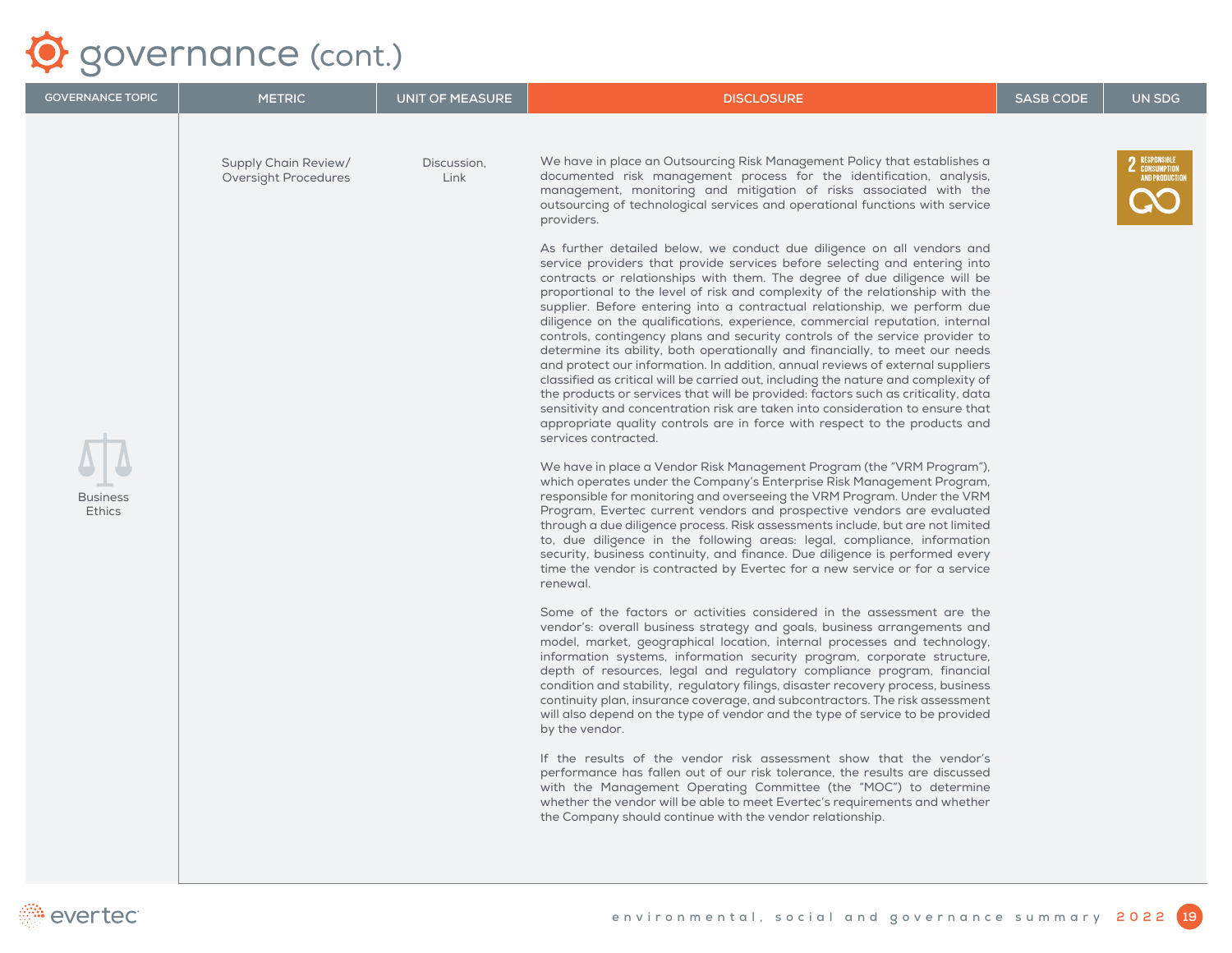| <b>GOVERNANCE TOPIC</b>          | <b>METRIC</b>                                | <b>UNIT OF MEASURE</b> | <b>DISCLOSURE</b>                                                                                                                                                                                                                                                                                                                                                                                                                                                                                                                                                                                                                                                                                                                                                                                                                                                                                                                                                                                  | <b>SASB CODE</b> | <b>UN SDG</b> |
|----------------------------------|----------------------------------------------|------------------------|----------------------------------------------------------------------------------------------------------------------------------------------------------------------------------------------------------------------------------------------------------------------------------------------------------------------------------------------------------------------------------------------------------------------------------------------------------------------------------------------------------------------------------------------------------------------------------------------------------------------------------------------------------------------------------------------------------------------------------------------------------------------------------------------------------------------------------------------------------------------------------------------------------------------------------------------------------------------------------------------------|------------------|---------------|
| <b>Business</b><br><b>Ethics</b> | Supply Chain Review/<br>Oversight Procedures | Discussion.<br>Link    | The MOC may then recommend: (i) that the vendor make appropriate<br>changes to comply with our VRM Program, (ii) to find an alternate vendor, (iii)<br>to conduct the activity in-house, (iv) accept the risk presented by the vendor<br>(in certain instances subject to certain risk mitigation efforts), or (v) in the<br>event of an existing vendor, to discontinue the service or recommend the<br>acceptance of the task to our Board for final approval. Thereafter, as part of<br>any recommended changes, Evertec may need to supplement the vendor's<br>resources or increase or implement new controls, specifically for such vendor,<br>to manage and/or mitigate the risks.                                                                                                                                                                                                                                                                                                          |                  |               |
|                                  | Human Rights Policy                          | Discussion.<br>Link    | We believe respecting and furthering the enjoyment of human rights is<br>fundamental in developing our operation. That is why our commitment to<br>human rights is a key principle of our organizational culture. We promote and<br>protect this principle in our Code of Ethics and Code of Ethics for Vendors and<br>Service Providers, as established in the United Nations Guiding Principles on<br>Business and Human Rights. We are committed to pursuing opportunities that<br>support human rights and that have an impact in the communities we serve.<br>Evertec's Human Rights Policy, which is a part of and is included in the Code of<br>Ethics, apply to Evertec's employees and all entities in which the Company<br>holds a majority interest. Evertec pledges to consistently review and improve<br>our approach to Human Rights according to the UN Guiding Principles on<br>Business and Human Rights. Our Code of Ethics is available at<br>http://ir.evertecinc.com/govdocs. |                  |               |